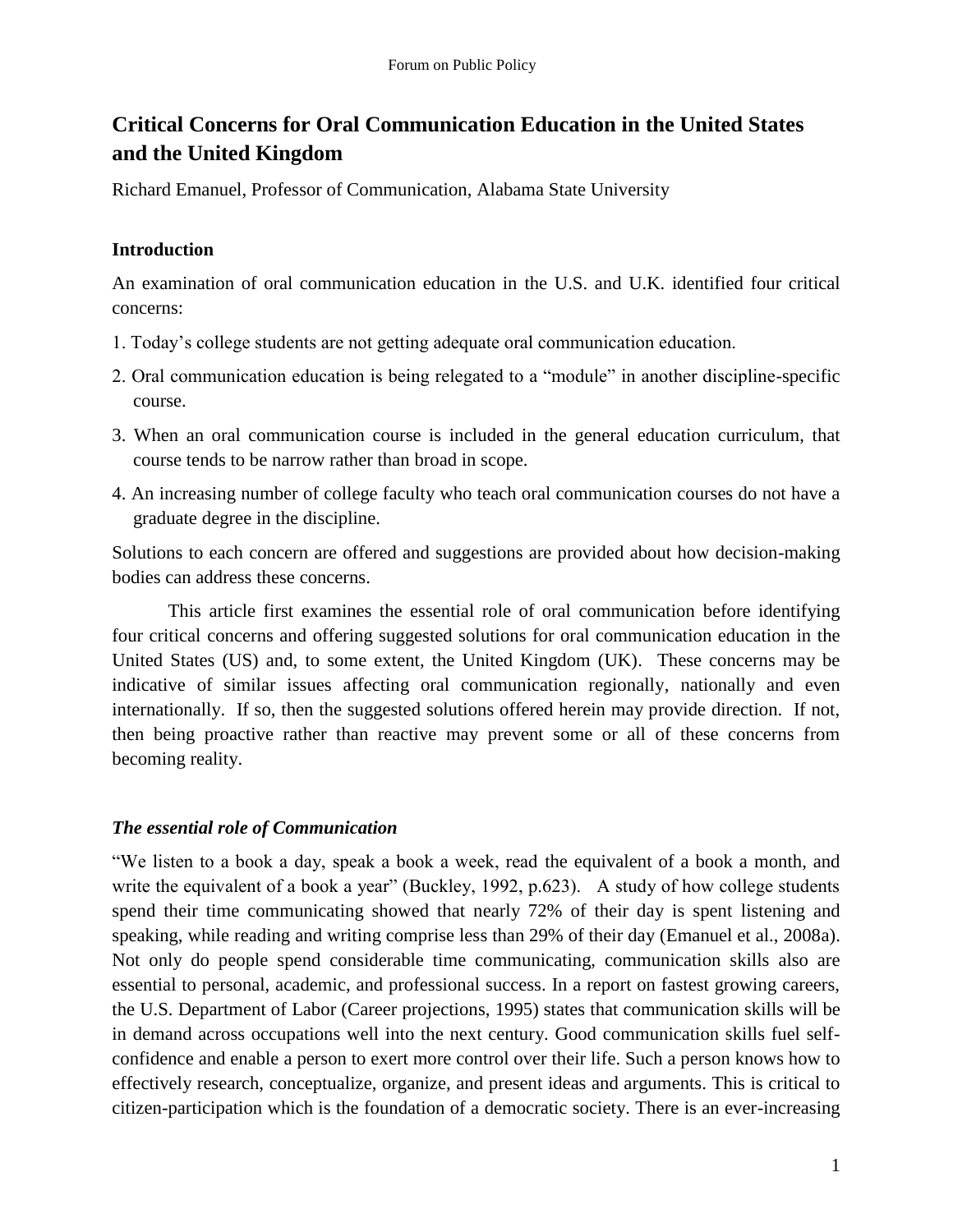body of evidence that echoes the importance of communication skills. Morreale, Osborn, and Pearson (2000) collected and annotated nearly 100 articles, commentaries, and publications which call attention to the importance of the study of oral communication in contemporary society.

Becker & Eckdom (1980) list several studies which indicate that speaking skills are more important to job success than are specific technical skills. A survey of 500 alumni who earned their Ph.D. from Michigan State University between 1982 and 1993 found that conflict resolution, communication, and teamwork skills were rated as vitally important skills that are needed to have successful careers (Crawley & Klomparens, 2000). When Diamond (1997) asked 1,000 faculty members from a cross-section of disciplines to identify basic competencies for every college graduate, skills in communicating topped the list. Harrell & Harrell (1984) stated that no skill is more important to a successful career in business than good communication. Satir (1988), a pioneer in family enrichment, described family communication as the largest single factor determining the kinds of relationships we make with others.

Mosvick and Nelson (1996) state that about one-third of a person's time on the job is spent working in groups or teams and attending meetings or preparing for meetings. Felder et al. (2000) reported that engineering leaders ranked communication skills to be more important than technical skills. A study by Darling and Dannels (2003) reported that the types of communication that engineers rated as most important included message construction skills, teamwork, negotiation, and asking and responding to questions. A national survey of 1,000 human resource managers identified oral communication skills as valuable for both obtaining employment and successful job performance (Winsor, Curtis & Stephens, 1997).

Murphy (1996) held workshops on transferable skills with staff from a wide range of disciplines at eighteen universities across Australia. Among key transferable skills, these faculty consistently identified oral communication as one of the most important. Similarly, surveys conducted by the University of Sheffield and Hatfield Polytechnic of among employers in the UK identified oral communication as the most important transferable skill (Thornley, 1992). Surveys of staff and of students consistently identify oral communication skills as one of the most important communication skills that a student can bring into the workplace (Murphy, 1996).

Communication is the vehicle that allows the human race to recall the past, think in the present, and plan for the future. It enables people to manage relationships with others and to interpret and interact with the environment. Effective communication is a learned skill. Most people are born with the physical abilities to acquire necessary communication tools, but such potential does not guarantee that they will learn to communicate effectively.

The Communication discipline is concerned with improving students' abilities to communicate in a variety of ways, as well as with expanding knowledge of how people communicate. The Communication discipline is both one of the oldest and one of the newest academic disciplines. The ability to speak clearly, eloquently and effectively has, for centuries,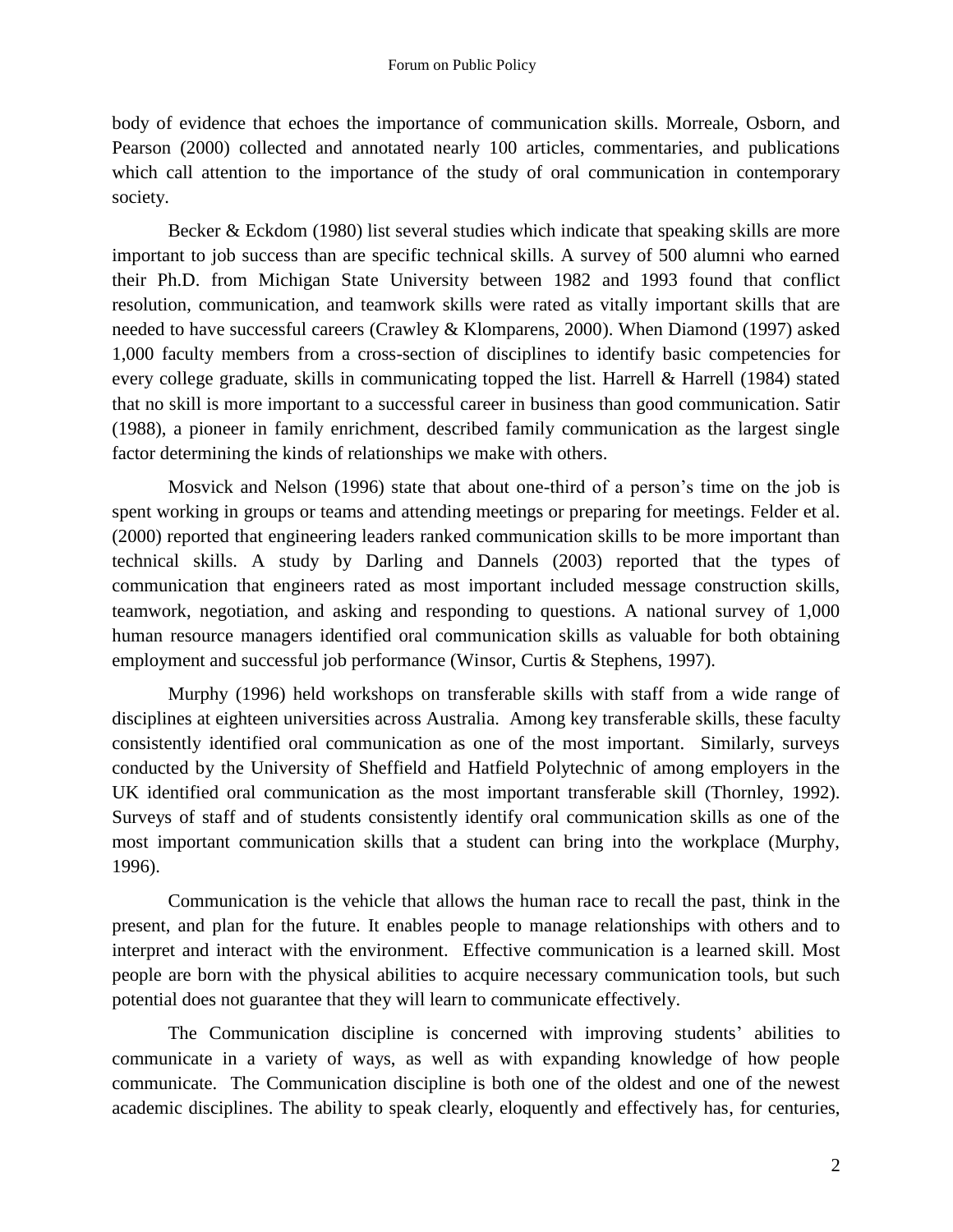been recognized as the hallmark of an educated person. In ancient Greece, classical rhetoric emphasized the need for a student of the art to become familiar with logic, human motivation, principles of language, and performance. The ethical responsibilities of the orator were also emphasized. The study of rhetoric continued into the Roman era and beyond, when it was one of the original seven liberal arts considered necessary for a good education.

Today, the discipline is much broader, encompassing intercultural communication, gender and communication, and the study of communication in many other specific contexts. Its intense focus on what, when, where, how, and why humans interact is what is so special about the Communication discipline. Communication has provided both the means and meaning of cultural advancement.  $\frac{1}{1}$ 

Most would acknowledge the significant role of communication in history and in present culture. And few would argue with the overwhelming amount of research and testimonials which all point to the importance of effective communication for success in business and in life. But are today's college students getting the kind of communication training they need?

#### *Concern 1: Today's college students are not getting adequate oral communication education.*

There is mounting evidence that students may not be getting the kind of communication training needed for success in today's rapidly changing world. A report by the Business Higher Education Forum found that "newly hired graduates have impressive academic skills. However, graduates lack communication skills and the ability to work in teams and with people from diverse backgrounds" (Graduates are not prepared, 1997, p.4). Executives with Fortune 500 companies indicated that college students need better communication skills including motivating people, delegating authority, listening, direction-giving, and group problem solving (Graduates are not prepared, 1997). The executives stated that the qualities and skills they seek in their "perfect candidate" center around how well that candidate will relate to co-workers and clients. Communication skills, teamwork, and interpersonal skills top the list of desirable qualities. Murane and Levy (1996) cite case studies of high-wage companies which claim that essential skills for future workers include problem solving, working in groups, and the ability to communicate effectively. Economist D.N. McCloskey (1994) stated, "We are living in a communications revolution comparable to the invention of printing… In an age of increasing talk, it's wiser talk we need most"  $(p.16)$ .

When the Harvard Medical School surveyed more than 2,000 patients about their office visits, poor communication emerged as the most important factor affecting patients' trust in their doctors and as the most likely reason for dissatisfaction and cause for switching physicians

 $\overline{a}$ 

<sup>&</sup>lt;sup>1</sup> (For a brief history of oral communication, see "Why Harvard Destroyed Rhetoric" by Jay Heinrichs in *Harvard Magazine* online at http://inpraiseofargument.squarespace.com/harvard/ and an accompanying article – "No Public Speaking at Harvard‖ – by Margaret Gutman Kosko written August 18, 2006 posted July 22, 2010 on *Inside Higher Education* online at www.insidehighered.com/views/2006/08/18/klosko).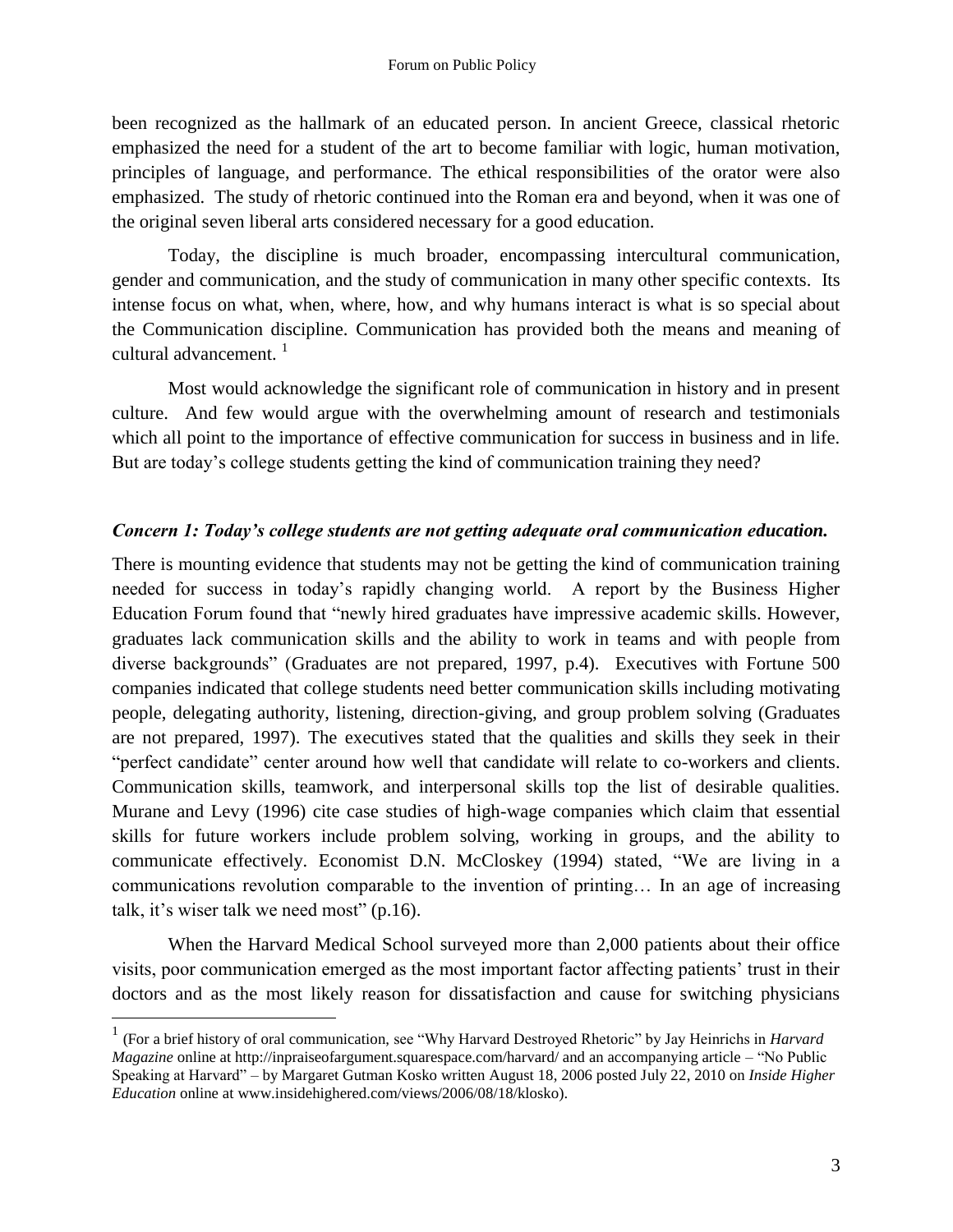(Keating, et. al., 2002). The Harvard study, published in the *Journal of General Internal Medicine*, highlights a need that America's medical schools acknowledge: physicians need better communication skills. Physicians long out of medical school are discovering that improving patient communication can lead to more accurate diagnoses, better patient compliance, higher retention rates, more referrals, lower staff turnover, reduced malpractice premiums, and fewer lawsuits (Patients consider, 2002).

Communication skills are as essential to the legal profession as they are to the medical profession. Willett (1984) argues that the importance of effective communication skills between lawyers and clients is equaled only by the imperative need for sustained instruction in the development of communication skills for the lawyer. Especially important are nonverbal communication skills in "reading the client" during interviews. Willett points out that courses in law school rarely provide more than trial practice, trial preparation, or settlement and negotiation. Fledgling attorneys must look elsewhere to develop the nonverbal communication skills required for effective interviewing.

A review of education literature by the University of Hawaii's General Education Project states: "Both in and out of academe there has been agreement that students need to develop skills such as writing and oral communication, logical and critical thinking, computer utilization, mathematical analysis, and formal reasoning" (Review of General Education, 1996). In virtually every study and re-evaluation of desirable student outcomes resulting from an undergraduate general education curriculum, written and oral communication are inextricably linked.<sup>2</sup> With this reality, it is logical to conclude that oral communication courses would be as prevalent as written communication courses in college core curricula. But they are not.

The question is: Are oral communication skills essential in this information age? If so, then today's students and future leaders cannot afford an education devoid of oral communication instruction. In considering what should be included in a well-rounded college

 $\overline{a}$ 

Improving the Transfer of General Education Credit: Alternative Policies for Florida Public Postsecondary Institutions. (Summer 2003). Retrieved, February 10, 2010,

- http://askew.fsu.edu/current/masters/actionreport/su2003/Matthew%20Bouck%20-
- %20Improving%20the%20Transfer%20of%20General%20Education%20.pdf

University of Iowa's Higher Learning Commission (HLC) Reaccreditation Subcommittee Report Common Academic Experience: The General Education Curriculum. (n.d.). Retrieved February 10, 2010, http://www.uiowa.edu/reaccreditation/pdf/Common%20Academic%20 Experience-Final.pdf

<sup>2</sup> See, for example:

Report of the University General Education Committee. (June 30, 2008). Mercer University Retrieved, January 15, 2010, www.mercer.edu/oie/qep/GenEd08.pdf

General Education in the  $21<sup>st</sup>$  Century. (2007). Center for Studies in Higher Education. University of California, Berkeley. Retrieved, October 15, 2009. http://cshe.berkeley.edu/publications/docs/GEC-WEB.FINAL.pdf

Review of General Education Literature. (Spring 1996).University of Hawaii General Education Project. Retrieved, February 3, 2010, http://www.hawaii.edu/ovppp/gened/litrev.htm

Strong Foundations: Twelve Principles for Effective General Education Programs. (1994). Prepared by participants in the Project on Strong Foundations for General Education, The Association of American Colleges. Retrieved, February 3, 2010, http://wise.fau.edu/~ecou1533/strongfoundations.htm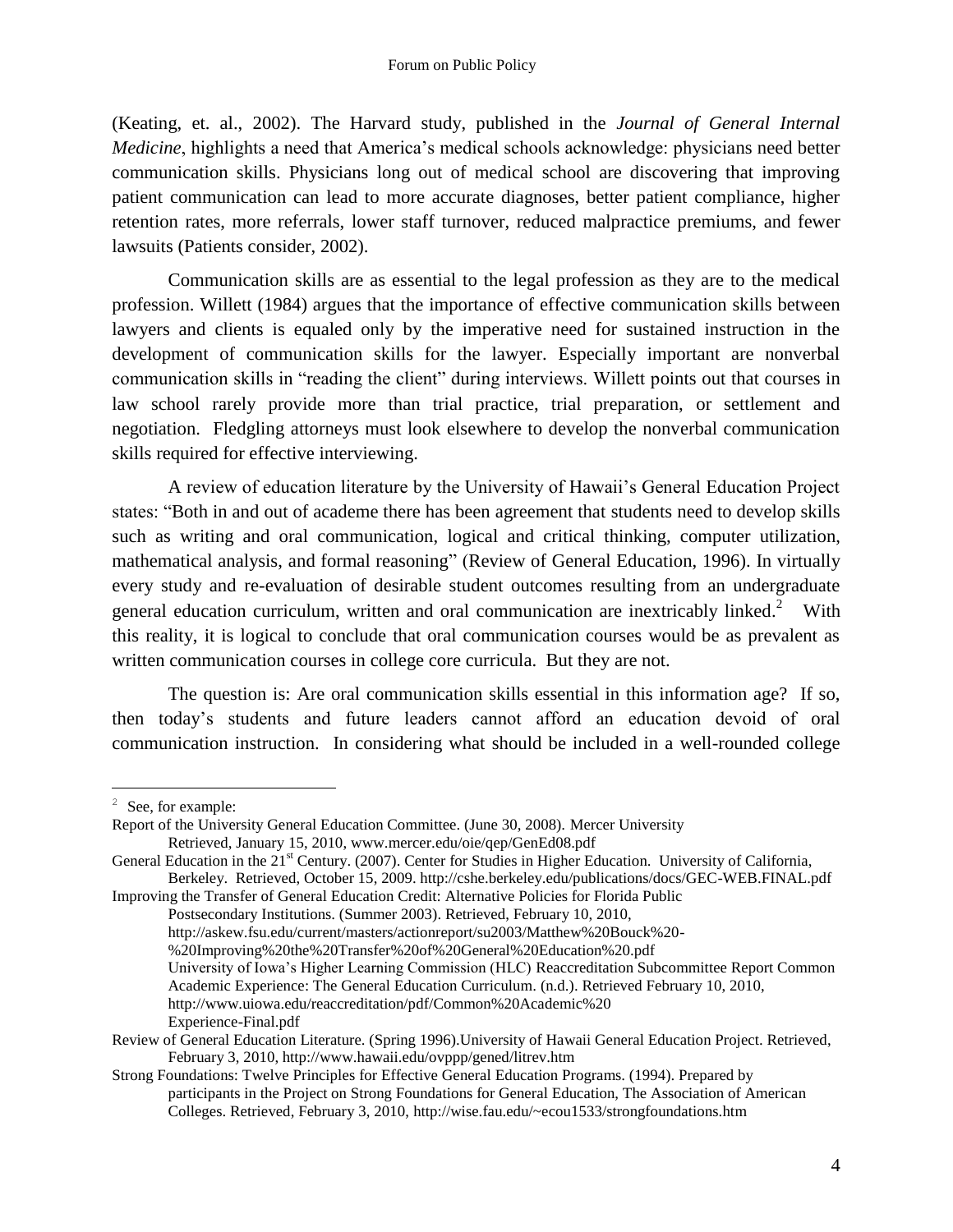education, there is widespread agreement that the primary goal is for students to learn critical habits of mind. "A necessary prerequisite for studying the human world is an ability to communicate in it. Therefore, it is essential that students become proficient in their reading, writing, and speaking" (What will they learn?, 2009, p.7).

#### *Oral communication in the general education curriculum*

 $\overline{a}$ 

Although faculty, administrators, and potential employers express concern about students' lack of effective oral communication skills, few universities have implemented campus-wide requirements to develop these skills. The American Council of Trustees and Alumni surveyed 100 four-year institutions and found that "most are not insisting that students study what they need to know" (What will they learn?, 2009, p.2). A Boyer Commission report (Reinventing undergraduate education, 2001) revealed that only 17% of the survey respondents reported that oral communication skills are taught in their university's required introductory courses, and about 27% reported that their university does not offer any courses or activities to promote development of these skills.

A 2011 survey of 1,700 public and private colleges and universities from across the United States revealed that about half (N=853 or 50.2%) offer an oral communication course among their general education requirements<sup>3</sup>. Of these, 59.8% *require* an oral communication course instead of making it optional to students. In short, less than one-third (30.0%) of the 1,700 public and private colleges and universities surveyed *require* their students to complete an oral communication course in route to earning a degree. The picture is almost identical at the 817 *public* colleges and universities surveyed where less than one-third (32.6%) *require* an oral communication course instead of making it optional to students\* For the 266 public schools surveyed that *require* an oral communication course in their core curriculum, less than half (46.2%) listed oral communication skills as an educational goal for their graduates. This is either a case of "under promise and over deliver," or it is a commentary on the understanding (or *mis*understanding) US colleges and universities have about the essential nature of oral

 $3 \text{ Undergraduate students at Alabama State University who assisted with the survey of colleges and universities in }$ the United States include: Tim Acres, Stephanie Adams, Jordan Anderson, Jaquill Banks, Brandon Barnes, Tim Barnett, Matthew Bates, Alexis Brand, Najee Bright, Arkia Brooks, Amaria Brown, Samantha Bruno, Angelo Carson, Cherrelle Carter, Andrew Cook, Jordan Creel, Phillip Davis, Jermaine Dorsey, Jazmina Early, Alonneshia Edwards, Biance Embry, Jasmine Evans, Shari Ford, Jacquinta Franklin, Marcus Frazier, Robert Frinks, Charlotte Garner, Alvini Givens, Courtney Gooch, Clarence Hall, Yabobbie Hamilton, Meldrick Harper, Lashundra Harris, Leslie Harris, Dustin Hayden, Jasamine Head, Demarious Heard, Ray Hill, Lashiel Holloway, Latavia Holmes, Takeira Holston, Hakim Jarboh, Shavon Johnnie, Megan Johnson, Shanlia Kelly, Leslie Knight, Carlos Kyles, Dominique Larkin, Clifford Laurore, Darrick Long, Kasadra Martin, Stacy Massey, Darryl McMillian, Stephen Meek, Relena Miller, Shawpanica Moncrief, Alfred Moore, Edward Moseley, Naomi Moss Cornell, Markita Myree, Tuipulotu Ofahulu, Kayla O'Neal, Edward Owens-Jones, Bianca Paige, Qwna Penn, Brittany Peterman, Kayla Peterson, Ricky Pierce, Desmond Powell, Gavin Randall, Deontae Rex, Alexis Rogers, D'Andre Russell, Dennis Sanders, Shannon Shackelford, Kenya Sheats, Robert Singleton, Blaise Smith, Adrian Snell, Rashad Snell, Evelyn Strauter, Brittany Summerville, Julian Taylor, Chrisshadiya Tyree, Joseph Varnon, Michael Warren, Kierra White, Brittani Whitfield, Ashley Williams, Destiny Williams, James Williams, Celandria Yancy, and Deamber Young.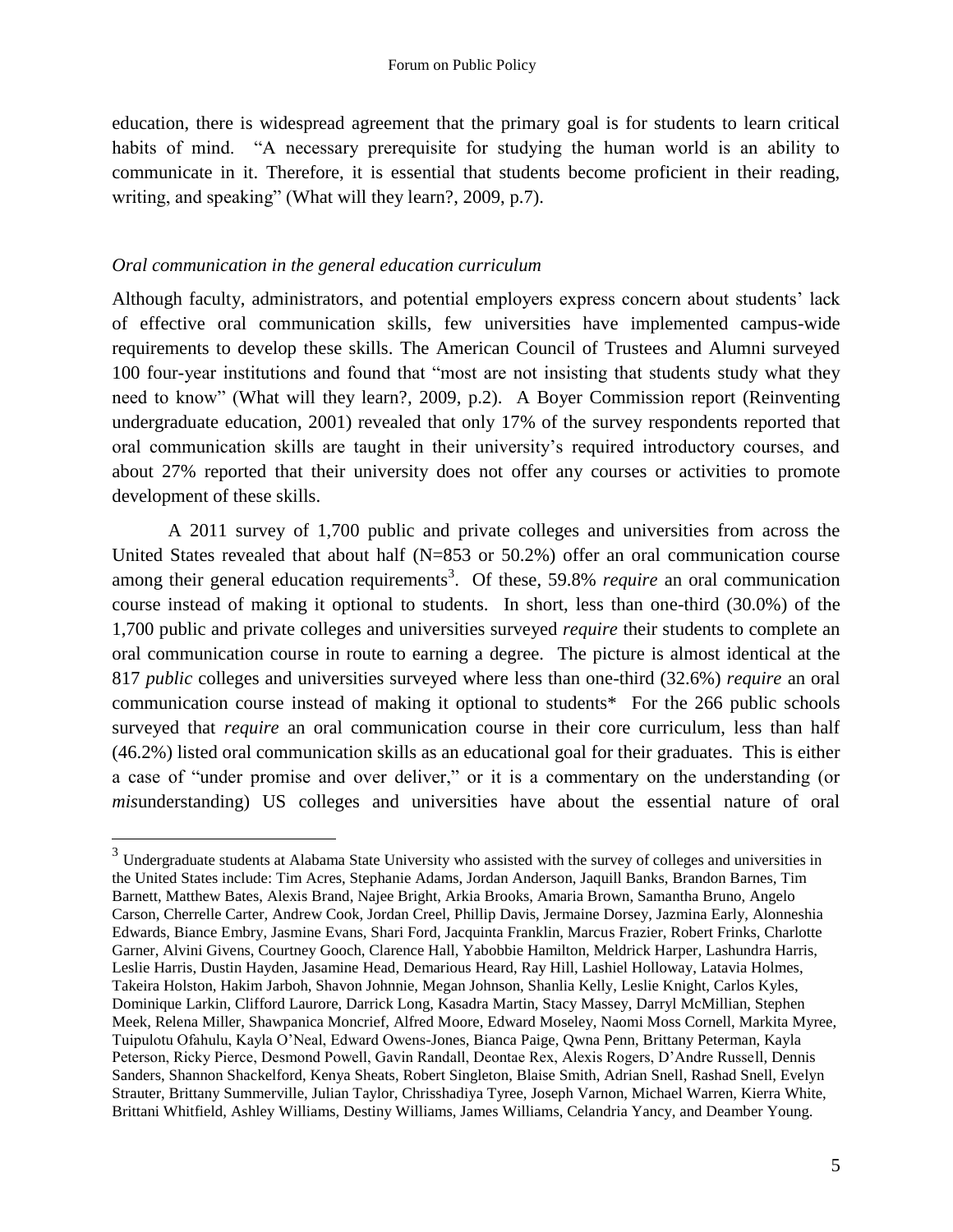communication skills.

Data from 290 two-year colleges in the United States suggests a somewhat stronger role for communication courses in the general education curriculum (Engleberg et al., 2008). This is important since about half of all freshmen and sophomores in the US are enrolled at two-year colleges, and many of those students transfer to four-year institutions (Fast Facts, 2011). The data indicate that 46% of the nation's two-year colleges require Public Speaking, 13% require Fundamentals of Oral Communication, 22% require both, and 19% require neither course in the general education curriculum. A national study of two-year and four-year colleges (Morreale et al., 2006) reported that more than half of the responding institutions (*n*=306) require a basic oral communication course in their general education curriculum.

In Alabama, 33% of public colleges require Public Speaking, 10% require either Public Speaking or Fundamentals of Oral Communication, and 3% require only Fundamentals of Oral Communication in the general education curriculum.

Most states have at least one decision-making body whose responsibilities include formulating, monitoring, and/or evaluating both the principles of the general education curriculum and/or the curriculum itself. For Alabama, that decision-making body is the Articulation and General Studies Committee (AGSC). The AGSC was created through legislative act in 1994 to "simplify the transfer of course credit between public institutions of higher education" (What is the AGSC?, 2007). Part of the committee's charge was to develop and implement "a statewide general studies and articulation program that facilitates the transferability of coursework among all Alabama public colleges and universities" (n.p.). This is an ongoing effort by the 10-member AGSC Committee.

The fact that only about 40% of Alabama's colleges and universities require some kind of oral communication course is not surprising. The AGSC-approved general education curriculum gives students the option to take an oral communication course or to avoid one entirely! The AGSC's approved general education or "core" curriculum consists of 41 semester hours in four areas including 6 hours in written composition (Area I), 12 hours in humanities and the fine arts (Area II) including 3 hours in literature and 3 hours in the arts, 11 hours in the natural sciences and mathematics (Area III) including 3 hours in math and at least 8 hours in the natural sciences, and 12 hours in history, social, and behavior sciences (Area IV) including at least 3 hours in history. Students must also complete a 6-hour sequence either in literature (Area II) or in history (Area IV).

Area I - Written Composition - states: "Effective written communication skills are essential in a literate society" (What is AGSC?, 2007). This rationale translates into a 6-hour English composition requirement for every college student in Alabama. In addition, every student must also complete at least 3 hours of literature (Area II), and possibly 6 hours of literature if they choose the 6-hour literature sequence instead of the 6-hour history sequence. In addition to the 3 or 6 hours of literature in Area II, students are also required to complete 3 hours in the arts. The remaining 6 hours (or 3 hours if they completed the literature sequence) must be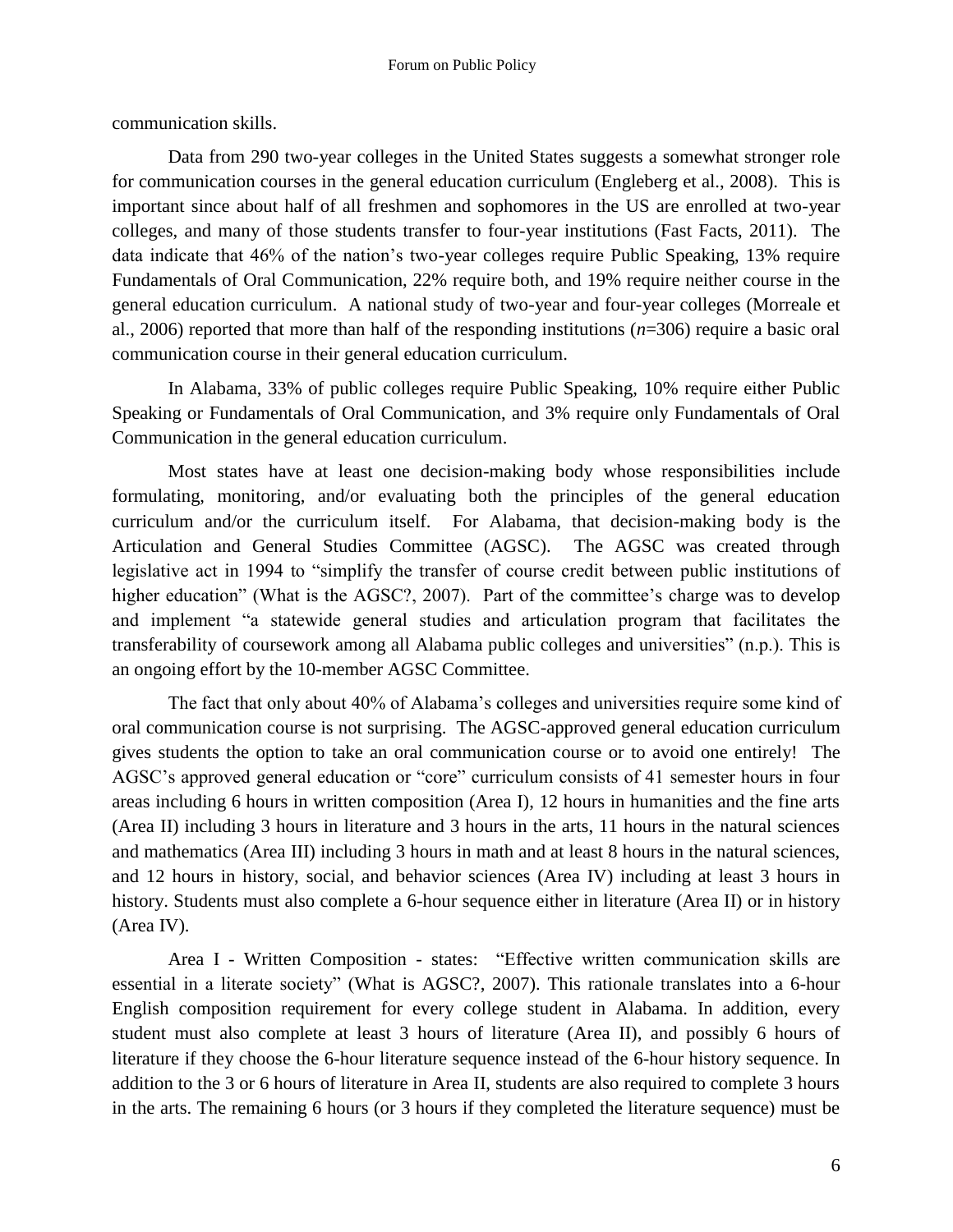taken in the humanities and/or fine arts. An oral communication course is one of several courses in the humanities from which students may choose to complete their Area II requirements. So, students who have had an English course throughout their school years are now required to take at least 9 more semester hours of English at the college level. But these same students, who likely never had a single oral communication course in their life, may choose to take an oral communication course at the college level or avoid it altogether.

Responding to a proposal made to the AGSC to repackage Area I (renaming it "Written and Oral Communication") to offer a total of 9 hours that focus on both written and oral communication, the AGSC Executive Director stated "while many [AGSC members] agree in principle to the increased need for oral communication throughout the curriculum, they feel there are other factors that prevent them from making it mandatory for all college students" (K. Sessions, personal communication, October 19, 2007). Primary among these "other factors" is the financial cost to hire enough communication instructors at the "big" schools (Auburn and Alabama). In fact, after the proposal, the AGSC indicated that if a workable plan could be developed to provide enough communication instructors at the "big" schools, they might be more amenable to the idea of requiring a communication course in the core curriculum. But when a workable plan was offered, the AGSC balked. In short, the AGSC acknowledges that oral communication skills are essential, but they claim they cannot afford to require Alabama's college students to receive essential instruction in this key discipline.

Noteworthy in all this is the fact that no one seems to question the value of **written** communication skills. Nor does anyone flinch at the notion that students must take 6 hours of composition and at least 3 hours of literature classes at the college level to strengthen these skills. Nor does anyone take issue with having to earn a  $°C$  or higher in these courses as an acceptable measure of competency. All this is in addition to the English composition and literature courses students have had nearly every year from first grade through high school. And yet, oral communication is rarely taught prior to college and is often listed as optional in many general education college curricula.

In the UK, there is no systematic approach to help develop oral communication skills. While most teachers would agree in principle with the need to help their students become more effective public presenters, faculty often focus on their content material rather than on student learning. In short, teachers face a constant balancing act between content and skills development where content usually wins out.

Murphy (1996) identified the specific nature of the functional skills encompassed by oral communication as:

identifying the task—to present information, to develop an argument, and so on;

sorting, selecting, and organizing the information;

audience analysis;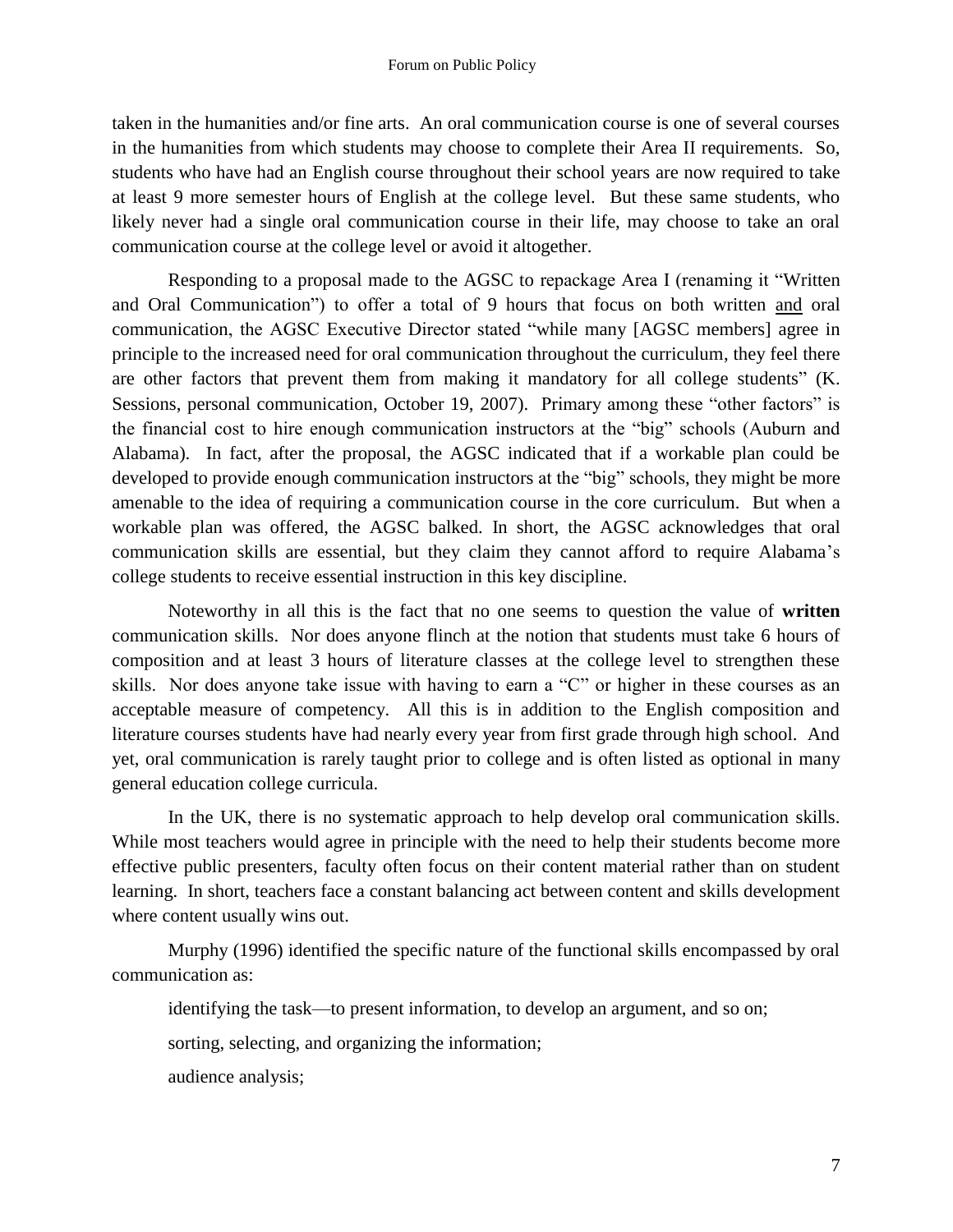effective use of voice; use of presentational aids and technology;

use of nonverbal skills;

and adapting to the audience.

In 2009, the UK's Office for Standards in Education published its second report on the implementation of 14–19 reforms, including the introduction of Diplomas. A total of 23 consortia were visited and assessed. The report indicated that while the main subject learning of the Diplomas was generally going well, other elements, and particularly functional skills, needed more attention. Specifically, "work in functional skills lacked coordination in just under half the consortia visited" (Implementation, 2009, p.4). The report stated that even though the functional skills "form an integral part of the Diploma, [they] had a lower priority than the principal learning" (Implementation, 2009, p.11). The reason for this is that unlike content or so-called principal learning, "functional skills tended to be undertaken in the home institution, with relatively little collaboration between centres. As a result, students on the same Diploma course could have significantly different learning experiences in functional skills" (Implementation, 2009, p.12).

A 2011 review of curricula at 125 colleges and universities in the UK further confirms that students may not be getting adequate instruction and/or experience in the "functional skill" of oral communication<sup>4</sup>. Most colleges require that potential students must have basic competence in the English language. The British Council runs an International English Language Testing Service (IELTS) in many countries which students from overseas can use to check language proficiency. Almost every college in the UK has set minimum IELTS levels for university admission. Other recognized tests include: the Cambridge Proficiency Certificate, the Cambridge Certificate in Advanced English, and the Test of English as a Foreign Language (TOEFL). The TOEFL is also used as a standard English proficiency examination for university admission in the United States for non-native English speakers.

Universities in the UK require an oral communication course *only* if the student's academic emphasis is something like speech and language therapy. There appears to be no school-wide oral communication course, requirement, or competency measure at universities throughout the UK. However, this is not atypical since universities in the UK do not follow the US core curriculum model.

## *Guiding principles*

 $\overline{a}$ 

One way to explore why oral communication is or is not included in the general education

<sup>4</sup> Undergraduate students at Alabama State University who assisted with the survey of colleges and universities in the United Kingdom include: Arriel, Butler, Latonya Elsberry, Robert Holston, Deangelo Hunter, Reginald Jackson, Ra'Sean Jones, Brittany Lewis, Brandi Moore, Carrie Patterson, Rashad Snell, Mildron Tate, Anterio Thomas, and Darlene Thomas.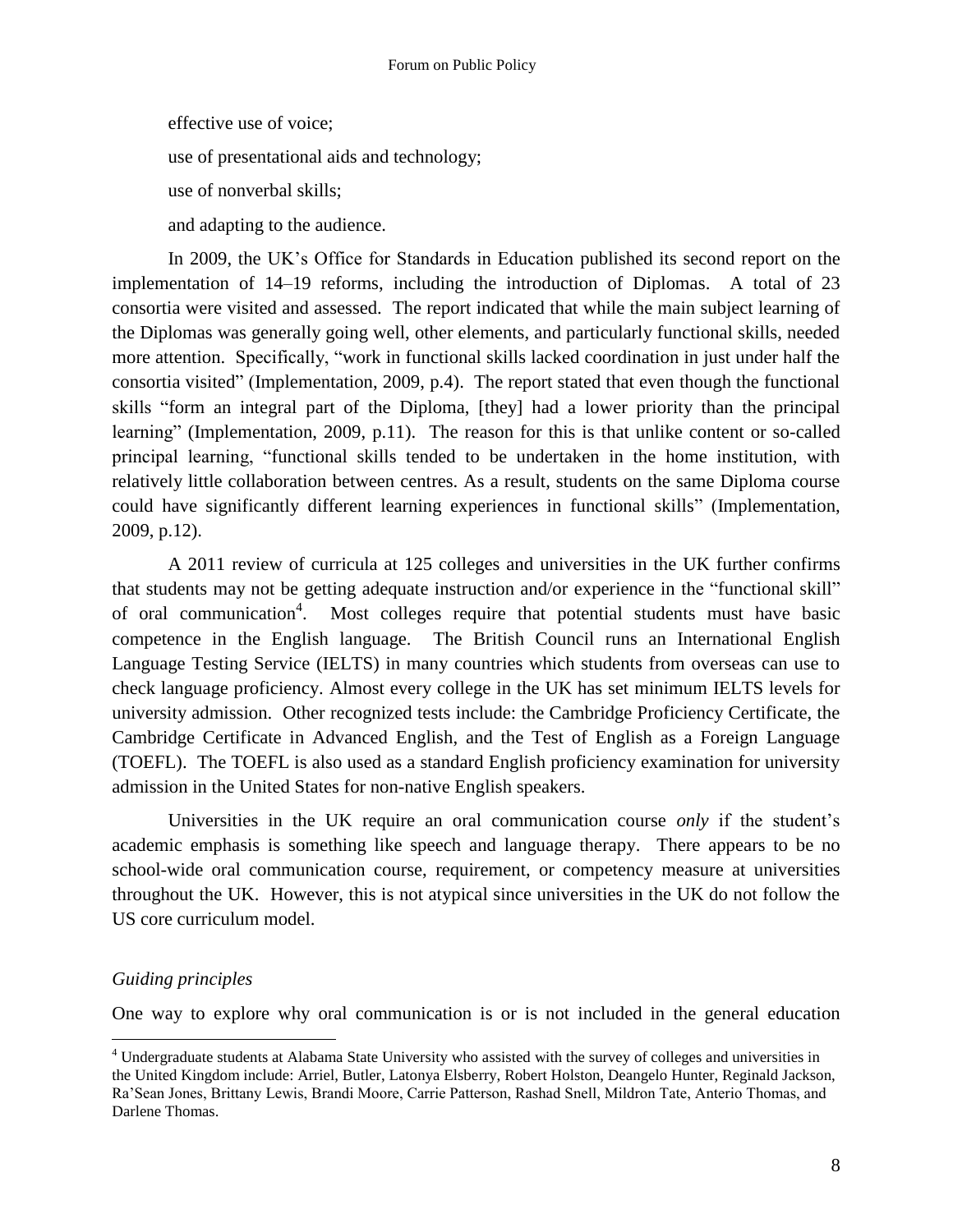curriculum is to evaluate the guiding principles that give rise to that curriculum.

*College Learning for the New Century*, a report from the National Leadership Council for Liberal Education & America's Promise, provides a list of the essential learning outcomes for college students. It states that college students should prepare for twenty-first-century challenges by gaining intellectual and practical skills including inquiry and analysis, critical and creative thinking, written and **oral communication**, quantitative literacy, information literacy, teamwork and problem solving. *A Taxonomy of Student Outcomes*, a report produced by the U.S. Department of Education (Terenzini, 1997), identified the following essential communication and computational skills: Reading, writing, and **oral communication**; quantitative/computational skills; information acquisition skills (technological and otherwise) (p.13). This domain includes skills in reading, written and **oral expression**, numeric calculations, and information acquisition (including the use of libraries, information technologies, and listening) (p.37).

The Southern Association of Colleges and Schools (SACS) Commission on Colleges is the regional accrediting agency with oversight responsibility for degree-granting public colleges in 11 southern states, Latin America, and nine other international sites (Commission, 2009). Its purpose is to ensure that "institutions meet standards established by the higher education community that address the needs of society and students" (¶1). Its *Standards of Accreditation* requires that every SACS-accredited institution "offers degree programs that embody a coherent course of study that is compatible with its stated mission" (Principles, 2010, p.17). These same *Standards* require that institutions "focus on learning outcomes" (Principles, 2010, p.19), that they identify expected outcomes, and they assess the extent to which they achieve these outcomes including student learning outcomes (Principles, 2010, p.25). But these standards are not always met. As a report on general education requirements at 100 of the nation's leading colleges and universities put it: "While most colleges today claim they are providing a strong general education curriculum, in fact, they do so in name only" (What will they learn?, 2009, p.3).

The guiding principles the AGSC used to develop the general education curriculum for Alabama's public colleges do **not** include a set of generally accepted student competencies or student learning outcomes that the curriculum is designed to meet. Even when there is a set of stated student learning outcomes at a particular school, there often seems to be a disconnection between the school's stated outcomes and its general education requirements. One clear example of this 'disconnect' is seen at Auburn University.

Auburn University's general education student learning outcomes include "effective oral communication skills" (Auburn, 2009, n.p.). And yet, their general education requirements include 12 semester hours of English courses but **no** oral communication courses! At the very least, there is a disconnection between Auburn's stated general education outcomes and their general education course requirements.

It is also interesting to note that the objectives for the two required composition courses at Auburn University, ENGL1100 and ENGL1120, are strikingly similar. Objectives for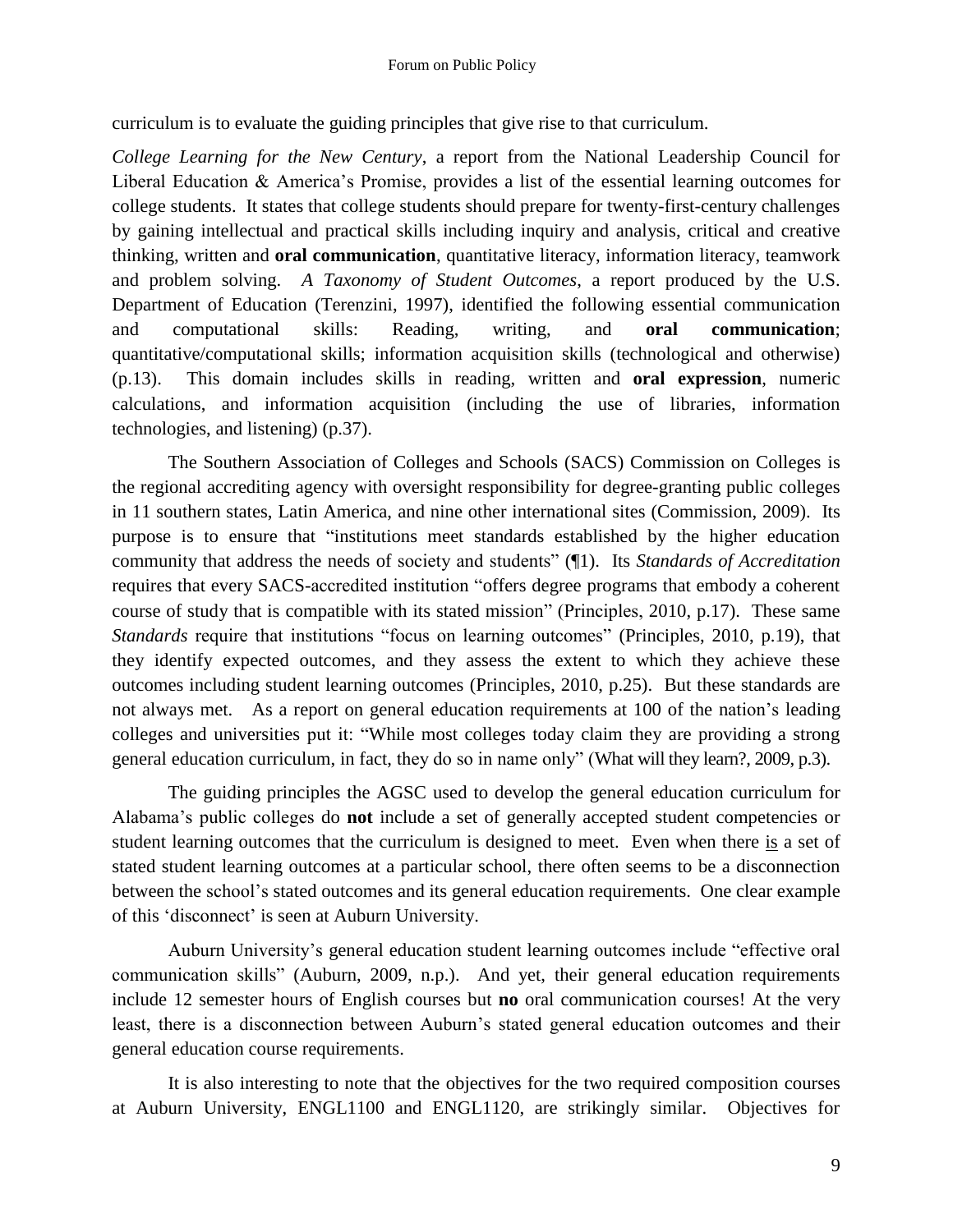ENGL1100 state that students will "become adept at using writing processes," "develop and articulate a claim," "support the claim," 'become proficient in the conventions of standard written English," "assess...rhetorical effectiveness," and "make critical judgments" (Objectives…1100, 2009, ¶1). Objectives for ENGL1120 reflect more of the same. Students will "continue to develop...proficiency at using writing processes," "develop and support claims," "apply correctly the mechanics of documentation and citation," and "further develop the student's critical reading skills" (Objectives...1120, 2009,  $\P$ 1). Thus, the objectives of the second composition course reflect a continuation of the **same** skills outlined in the first composition course. While Auburn University says it values effective oral communication by including it as a key general education outcome, it offers **no** course requirement in its general education curriculum to achieve this outcome.

In Alabama, nearly two-thirds (65%) of its public colleges list oral communication as one of the key student learning outcomes achieved by and through their general education curriculum. However, less than one-third (30%) of those same schools require an oral communication course in their general education curriculum. Many colleges and universities do not provide any academic goals in the form of student learning outcomes. For those that do, most list oral communication skills among the most desired outcomes, yet many of these schools do not require an oral communication course.

Just how widespread is the 'disconnect' between mission and course requirements – between policy and practice? The answer may be seen in the national report of the *University Learning Outcomes Assessment* compiled annually by the Center for Learning Outcomes Assessment, Inc., at Indiana State University. This study taps a sample of more than 18,000 undergraduate students to assess seven key learning outcome domains – critical thinking, selfawareness, communication, diversity, citizenship, membership and leadership, and relationships. An examination of the lowest scored items in each domain reveals low levels of oral communication skills in six of the seven domains. The report offers one possible explanation that "student's low levels of oral communication behaviors may be a cause or an effect of passive learning in the classroom" (n.p.).

Many of today's college students are not getting adequate oral communication education. Despite lofty mission statements and student learning outcomes that focus on oral communication, many schools do not require oral communication in their general education curriculum. At best, these schools are being disingenuous; at worst, they are being academically negligent.

# *Solution 1*

At the state level, the Alabama Department of Postsecondary Education and the AGSC should translate sound principles into best practices and require an oral communication course in the general education curriculum for all two-year and four-year colleges in Alabama. Area I of the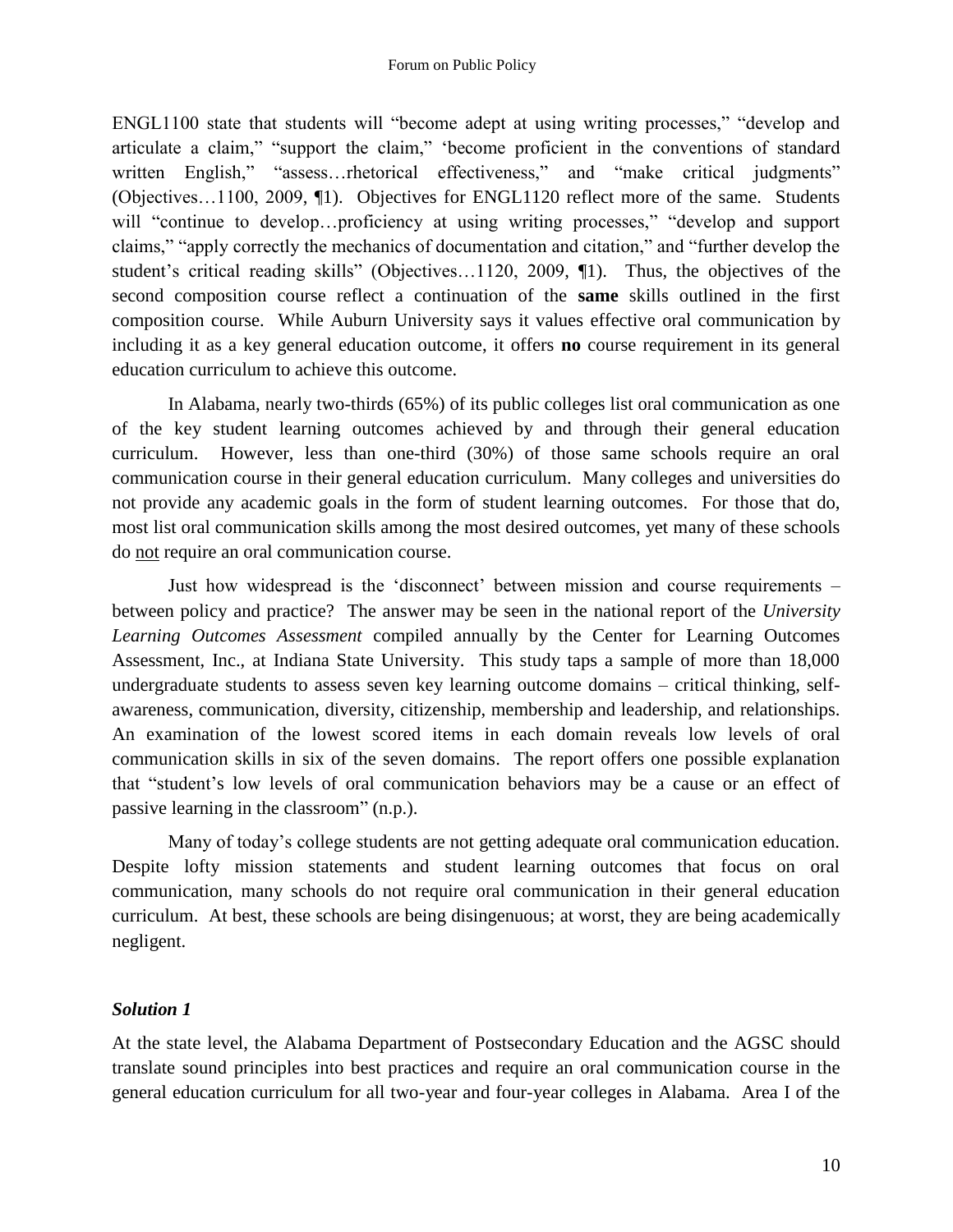AGSC general education curriculum should be renamed "Written and Oral Communication" and should include a total of 9 hours that focus on both written and oral communication with at least one 3-hour oral communication course.

At the regional level, SACS should hold colleges accountable for fulfilling the *Standards of Accreditation*. That is, if the college has a stated mission that includes oral communication competency for its graduates, then the course of study should be compatible with that stated mission.

Even if these agencies will not act, colleges can and should strive to improve their core curriculum. The American Council of Trustees and Alumni aptly concluded their 2009 report, *What will they learn? A Report on General Education Requirements at 100 of the Nation's*  Leading Colleges and Universities, by stating that "colleges and universities must make improving general education an urgent priority. There are ample opportunities to do so…. Boards of trustees, in collaboration with faculty members, should insist on a course of study that will ensure students learn the things they need to know"  $(p.23)$ .

Likewise, universities in the UK can give attention to the functional skill of oral communication. Short of making oral communication a school-wide requirement, universities can at least establish standards, provide instruction, and assess student mastery of oral communication skills as students matriculate.

# *Concern 2: Oral communication education is being relegated to a "module" in another discipline-specific course.*

The SACS *Principles of Accreditation -2010 Edition*, section 3.5.1, states that "the institution" identifies college-level general education competencies and the extent to which graduates have attained them" (p.27). A review of degree requirements at Alabama's two-year colleges reveals that nearly two-thirds (64%) of the schools list oral communication as a desirable student competency along with reading, writing, fundamental mathematical skills, and computer literacy. However, these two-year colleges lack a consistent method of evaluating minimum oral communication competency. Central Alabama Community College's *2009-2011 Catalog* states that minimum competency is demonstrated "by a student achieving a grade of  $\degree$ C' or higher" (p.68) in courses that address the key competencies. These courses include English 101, 102, 131, Speech 106, 107, Math 100, 116, or a higher level math course.

Nearly a fourth of Alabama's two-year colleges (6 of 25 schools) require a Speech course to address the oral competency requirement **unless** the requirement is accomplished through "the integration of oral communication proficiencies within a required discipline-specific course" (Jefferson, 2010-2011, p.55), or unless oral communication competencies "represent an integral module in a required discipline-specific course" (Gadsden, 2009-2010, p.59). Lurleen B. Wallace Community College's 2009-2010 Catalog states that "all degree seeking students must successfully complete...Fundamentals of Oral Communication (SPH 106)..." (p.39). However,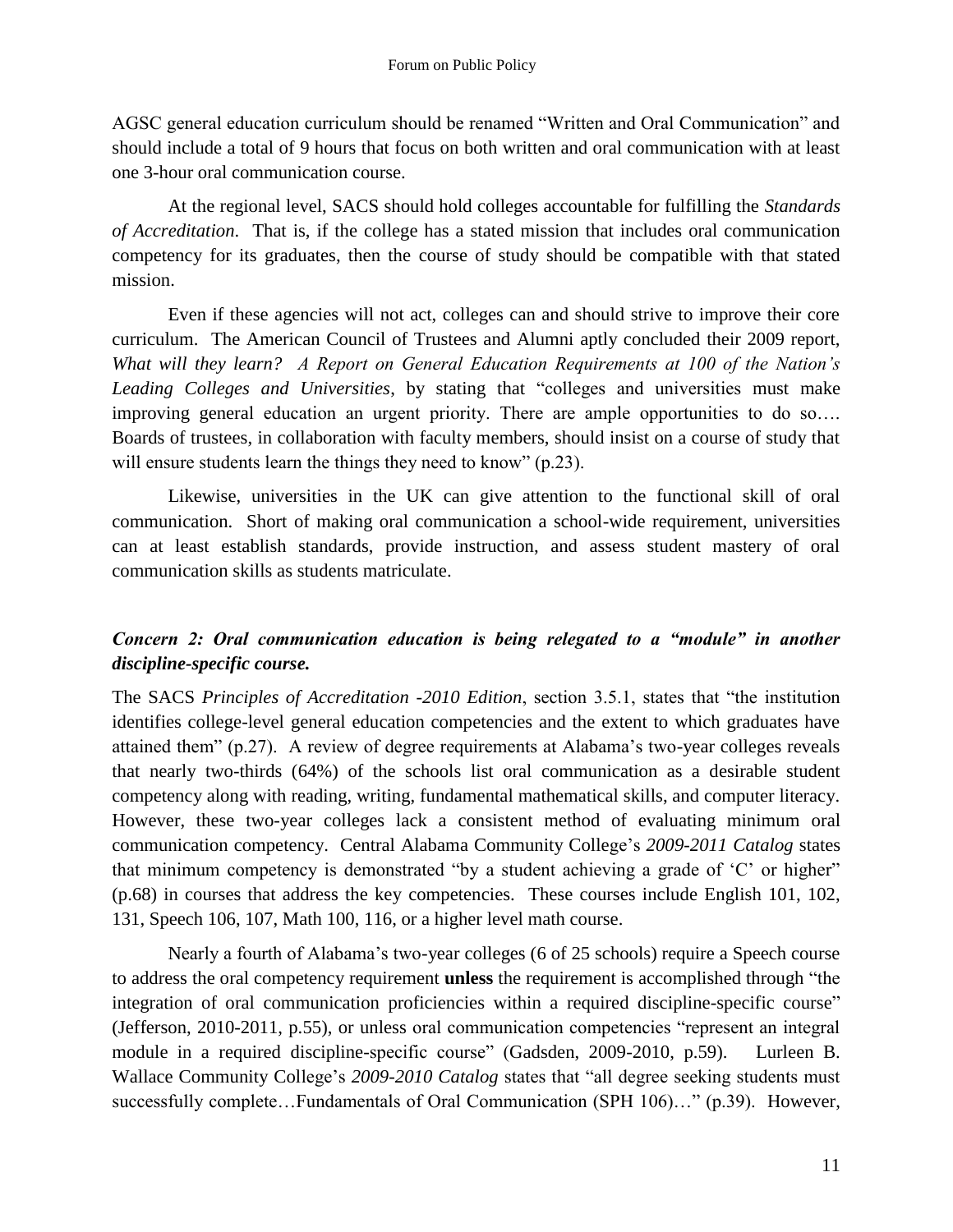their degree requirements state that students "must complete 3 semester hours in Speech unless provisions for addressing Oral Communication Competencies represent an integral module in a required discipline-specific course" (p.44). In other words, basic instruction in oral communication is being relegated to a module in a course in a discipline other than communication.

Commenting on the American Council of Trustees and Alumni report, Fish (2009) agrees with the key content areas in which 100 of the nation's leading colleges and universities are evaluated. However, he points out that "credit for requiring composition will not be given for courses that are ‗writing intensive'…, or for courses in disciplines other than English and composition…, or for courses in public speaking, or for remedial courses. In order to qualify, a course must be devoted to [English composition]." Fish further states that "courses that center on another content and fail to provide concentrated training in those skills are really courses in another subject." This same argument, applied to oral communication, would necessitate a dedicated oral communication course in the general education curriculum. In short, attempting to provide adequate oral communication education in other-discipline courses fails to provide concentrated training in oral communication.

The final report of the Committee on Written and Spoken English (1998) at Washington University reached a similar conclusion:

While the Committee is unanimous in supporting the need to develop oral communication, it is not clear that the burden for such training could be assumed by [other-discipline] courses. Not only is the incorporation of oral presentation skills into the curriculum difficult, but student presentations also consume a great deal of class time…. To support courses in oral communication it would be important to persuade students that their future career opportunities will also benefit from [those courses]. There are very few professions or businesses today that do not depend on the speaking abilities of their employees, be it in the form of comments before a judge or Committee, presentations to clients, or collaborative work with colleagues (Committee on Written and Spoken English, 1998, ¶6 and ¶46).

At the state level, the AGSC lists specific criteria for oral communication courses taught in Alabama's public colleges. Oral communication courses must:

- include historical foundations of rhetoric:
- include performance in oral communication including both verbal and nonverbal messages and an ability to overcome speaker apprehension;
- emphasize critical thinking skills including research skills, audience awareness, and ethical assessment;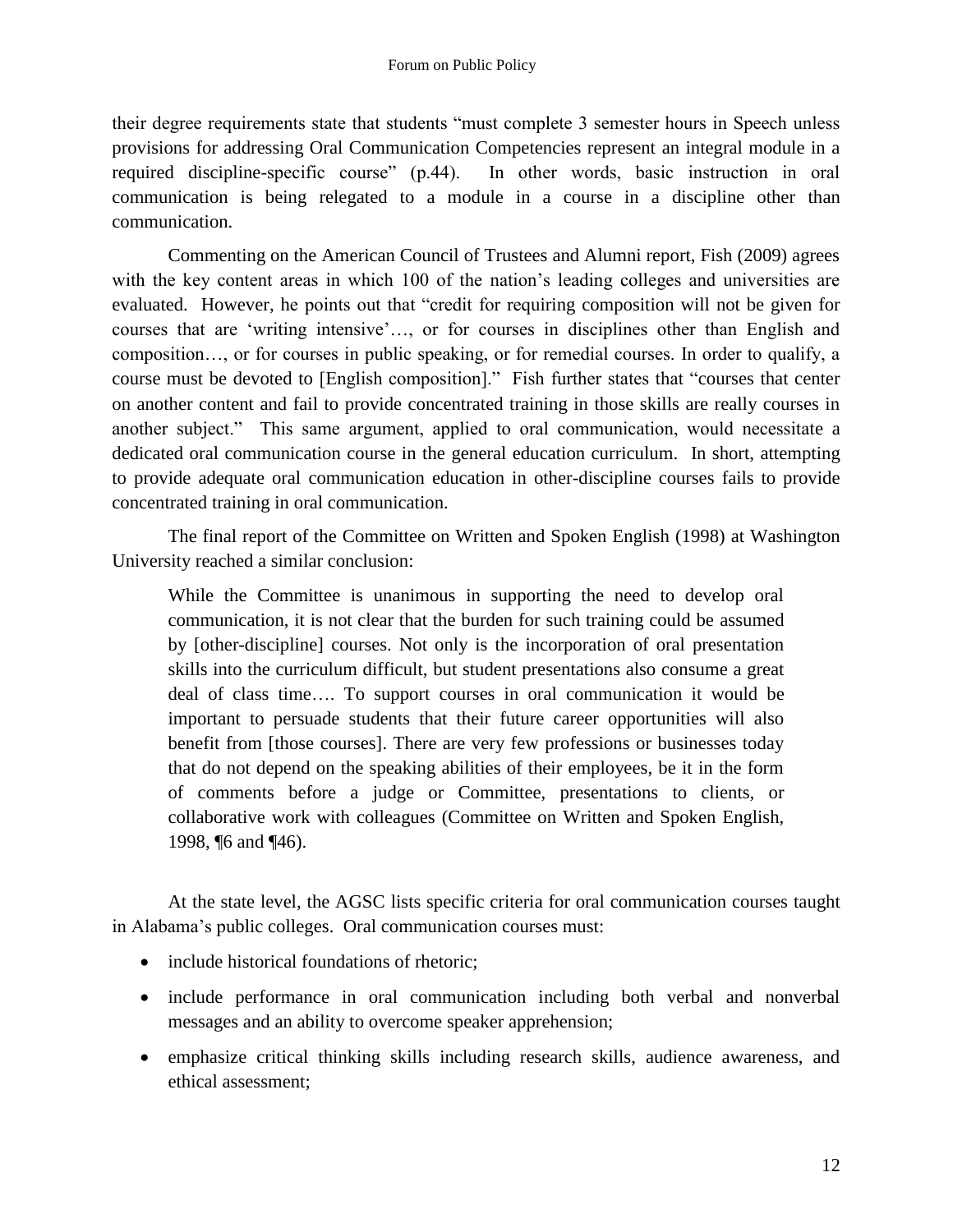- emphasize organizational skills including logical arrangement and linguistic choices;
- emphasize language facility including grammatical correctness, audience appeal and appropriateness;
- ensure that competent performance in oral communication is necessary for passing the course (Specific Guidelines, 2010, ¶1-5).

The notion that all of these criteria can be adequately met in some other disciplinespecific course strains credibility. This "module" approach is not even an attempt at "communication across the curriculum." The reality is that there are no "communication across the curriculum" programs at any of Alabama's public two-year or four-year colleges.

Data from 290 two-year colleges across the United States (Engleberg et al., 2008) reveal that only 11% (26 of 285) schools have a communication across the curriculum program. Of these, 92% (24 of 26) require an oral communication course in their general education curriculum. Only one of the 290 two-year colleges has neither an oral communication degree nor a required oral communication course in their general education curriculum. Speech (oral communication) at this college is located in the English department. And even writing-acrossthe-curriculum programs are academic supplements to not replacements for required English composition courses.

Friedland (2004) claimed that many colleges are recognizing a need for oral communication across the curriculum. The rationale is that many small colleges do not have faculty in communication. The article describes a pilot program in oral communication "coaching" provided by faculty in theater and education. This is flawed reasoning that exposes an unwillingness to hire the needed faculty. Another example of this flawed reasoning is St. Olaf College in Minnesota. They had a four-year grant to establish an oral communication across the curriculum program. Their rationale was that "some [colleges] have no communication faculty at all; others have communication departments that are too small to meet a campus-wide need for communication instruction" (FIPSE grant, 2000,  $\P$ 1). These small colleges have sufficient numbers of faculty in other core areas like English and mathematics. This approach is an indictment of the school's unwillingness to hire adequate numbers of fully qualified oral communication faculty.

A "module" approach to oral communication is problematic for several reasons:

- 1. Oral communication instruction is either not provided at all, or the instruction is being reduced to a "module" in a course rather than providing students an entire course in this critical discipline;
- 2. The evaluation of students' ability to demonstrate oral communication competency is being done by instructors who are not trained or properly credentialed in oral communication;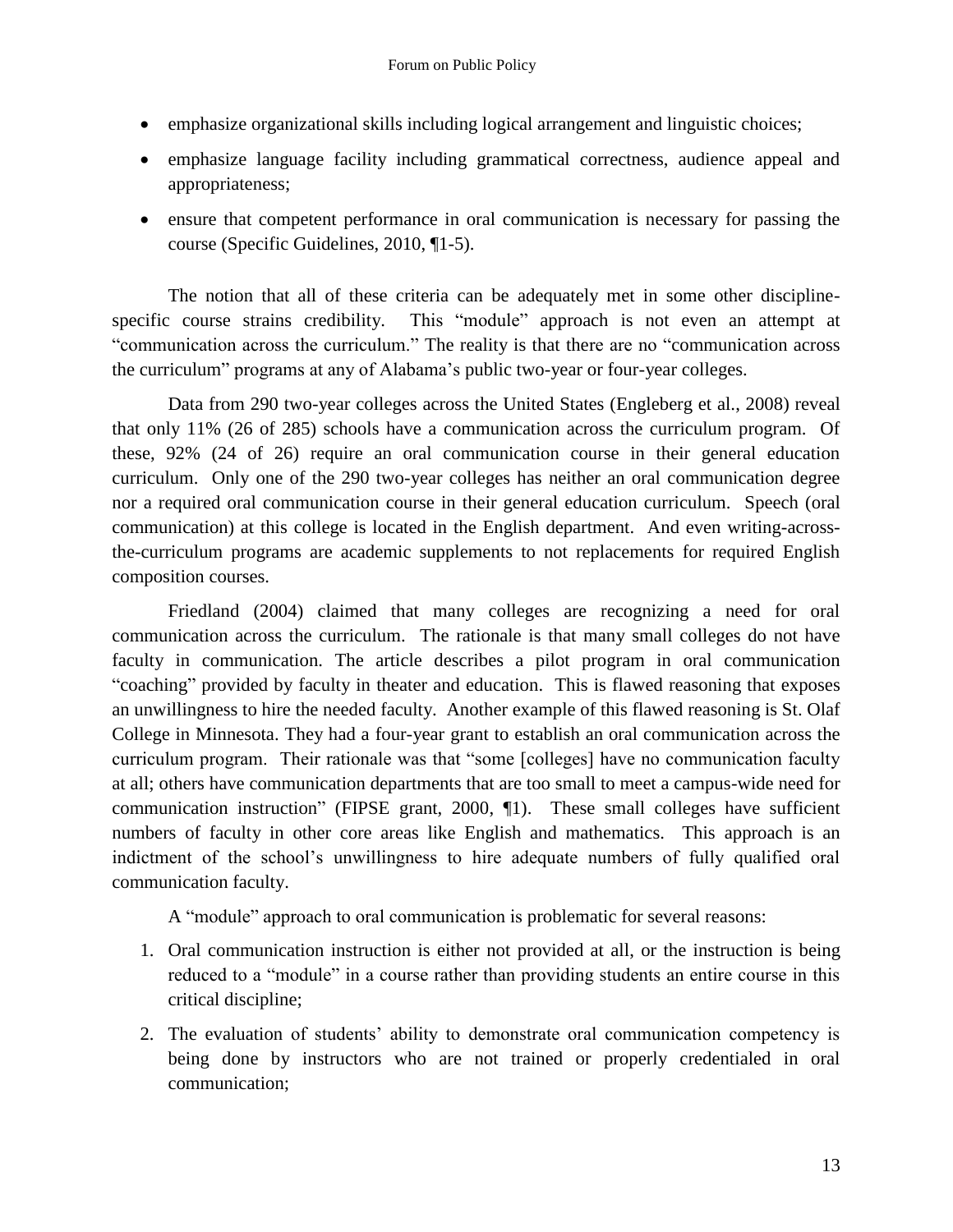- 3. Diminishing oral communication to a "module" in some other discipline's course is inconsistent with the approved guidelines and criteria for oral communication which state that "course grading criteria must ensure that competent performance in oral communication is necessary for passing the course" (Specific Guidelines,  $2010$ ,  $\P$ 4);
- 4. No other key competencies are being treated this way. Only oral communication competencies are being "farmed out" to other courses. Imagine if the requirement was for students to complete 3 semester hours in mathematics unless provisions for addressing math competencies represent an integral module in a required discipline-specific course. Would the trained, properly credentialed math faculty be concerned that non-qualified or under-credentialed instructors are teaching math and evaluating students' math competency? What if written communication competency was treated like oral communication competency? Would English faculty be concerned if a psychology teacher or a history teacher were the evaluator for the written communication competency?;
- 5. This kind of treatment may "open the door" to other essential skills being "farmed out" and reduced to a module in other courses;
- 6. No compelling rationale is provided for treating oral communication competencies in this way.

Many courses throughout university curricula require students to orally present material as a major component of the course. However, merely assigning communication projects and grading them will not by itself promote better communication. At least two English composition courses are required in most college general education curricula. The rationale is that written communication skills are important. However, no rationale ever seems to be provided as to why it takes two courses to meet this basic skill especially since students have had English composition courses throughout their academic life. Similarly, at least one mathematics course is required in most general education curricula to meet computational competency requirements. The missing piece is almost always the oral communication component. Either an oral communication course is required, or it is not required, or it is relegated to a "module" in another discipline's course where it is somehow taught, demonstrated, and evaluated.

## *Solution 2*

While this "module" problem seems to exist only among some of Alabama's community colleges for now, the real concern is that if this practice goes unchecked and unchallenged, it may spread to four-year colleges. A reasonable and more academically responsible approach is to address oral communication competency in the same manner as written communication competency. That is, since there are required English composition courses in the general education curriculum to address written communication competency, the same rationale should require an oral communication course to address oral communication competency.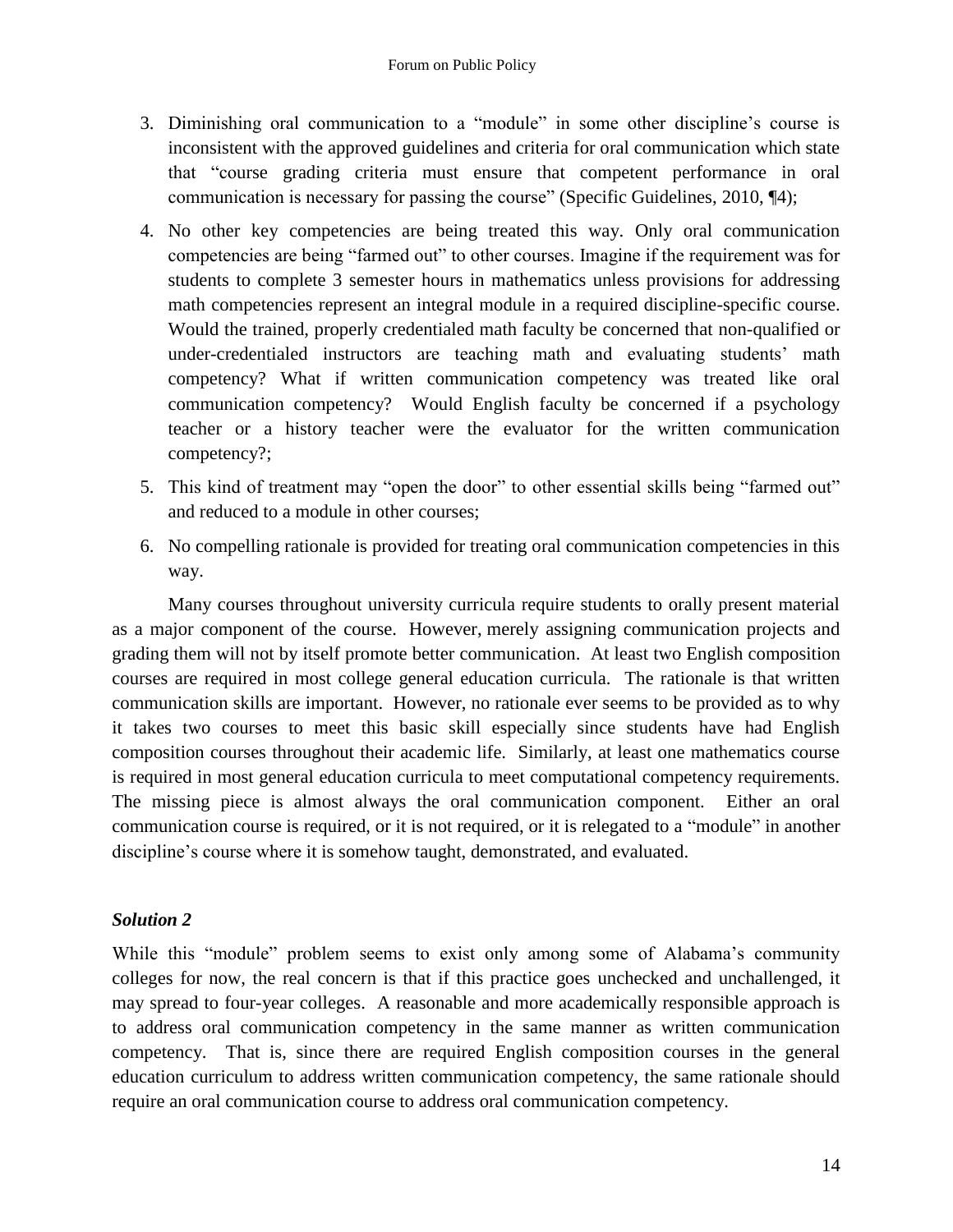At the state level, the Alabama Department of Postsecondary Education and the AGSC have an opportunity to provide leadership by renouncing the academically unsound practice of a course being reduced to a "module" as part of another discipline's course. Oral communication skills are too important to students' success to merit anything less than a full-fledged course.

At the regional level, SACS should hold colleges accountable for fulfilling their *Standards of Accreditation*. SACS could also clarify that their intent is for qualified oral communication faculty to evaluate oral communication competencies.

Whenever oral communication courses are taught, whether in the US or the UK, universities ought to "police" themselves and hold themselves academically accountable to offer instruction by qualified personnel that is sufficient to equip students with essential oral communication skills.

## *Concern 3: When an oral communication course is included in the general education curriculum, that course tends to be narrow rather than broad in scope.*

A nation-wide study of two-year and four-year colleges revealed that for those institutions that require a communication course in their core curriculum, the majority (62%) of those institutions (N=124) offer Public Speaking (Morreale et al., 2006). One-third (13 of 40) of the public twoyear and four-year colleges in Alabama require Public Speaking, ten percent require Public Speaking or Fundamentals of Oral Communication, and one university requires only Fundamentals of Oral Communication. A communication course is an option at eight Alabama colleges, and there is a communication "module" option at seven of the 25 two-year colleges. Five Alabama colleges have no communication course requirement or option in their general education curriculum.

If an oral communication course is included in the general education curriculum, the key question is, which oral communication course should be included? The AGSC provides a list of approved general education courses for all of Alabama's two-year colleges. In the Communication discipline, that list consists of Fundamentals of Oral Communication, Fundamentals of Public Speaking, and Introduction to Interpersonal Communication. These three courses are approved transfer courses for all Alabama institutions of higher education.

The basic Fundamentals of Oral Communication (SPH 106) class is a hybrid course that includes instruction and accompanying skill training in listening, language, nonverbal, public speaking, voice and diction, interpersonal, problem solving, group dynamics, leadership and communication ethics. The Public Speaking class (SPH 107) typically includes coping with communication apprehension, audience analysis, topic selection, research skills, organization, presentation aids, delivery, informative speaking, persuasive speaking, and special occasion speaking. Introduction to Interpersonal Communication (SPH 116) focuses on communication in dyadic situations. This course is rarely taught in any of Alabama's colleges.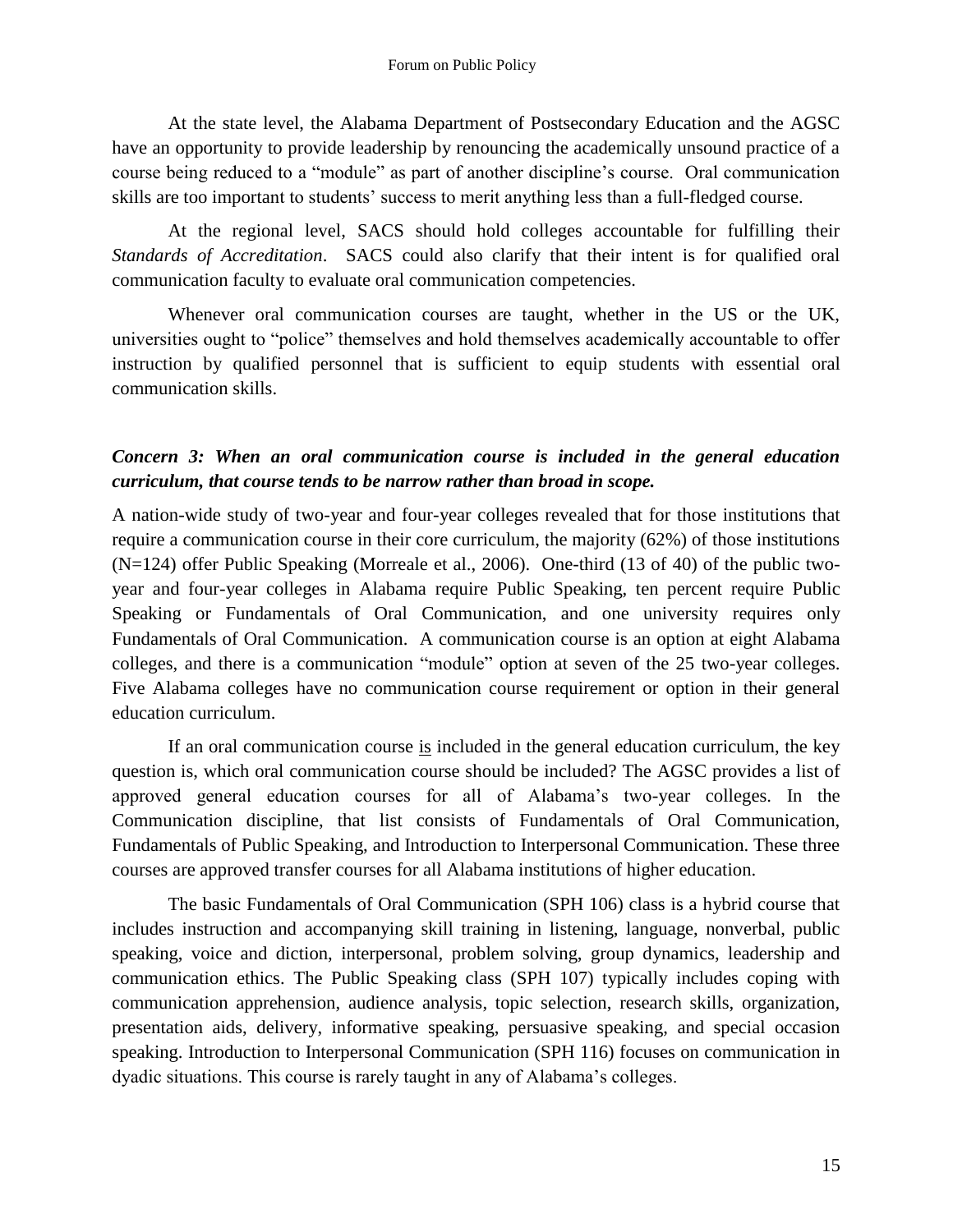It is worth noting that other disciplines offer introductory courses. For example, the fine arts course options at most colleges and universities include introductory courses in art, music, and theatre. Each of these courses is a broad-based introduction to their respective disciplines rather than more narrowly focused courses like painting, sculpting, musical composing, orchestral conducting, acting or directing.

The choice is whether to provide a broad-based introductory communication course which includes a public speaking component, or to offer only a Public Speaking course that will focus on that specific skill. Since most college students who take a communication class take only one, it is reasonable to offer a course that is as broad-based and exhaustive as possible (Emanuel, 2005). This means that the basic Fundamentals of Oral Communication course should be the preferred course offering since it is broad-based and it includes a public speaking component. The AGSC General Studies core curriculum web site echoes this same perspective. The web site indicates that courses fulfilling the Humanities requirement "should be broad in scope and content rather than specific and should emphasize a global perspective" (What is the AGSC?, n.p.). A two-year college course syllabus for Fundamentals of Oral Communication (SPH106) is provided on the AGSC's *Approved General Course Listings by Area* (2010) web site. That syllabus clearly specifies that the course will be broad-based and will prepare students to demonstrate a knowledge of intrapersonal, interpersonal, small group, and public communication (SPH106, 2004, n.p.).

Even the professional organization for the communication discipline - the National Communication Association (NCA) - is on record supporting a broad-based approach to teaching much needed communication skills (Policy platform, 1996). NCA members agree that rather than focusing on narrow applications, a required oral communication course should emphasize the most basic and universal concepts and skills that cut across many fields such as listening respectfully and critically, explaining points clearly, asking questions to gain understanding, adapting messages to different contexts, and solving problems in groups. The platform statement concludes that, above all, it is imperative that students are introduced to the complex ethical issues that will face communicators in a multicultural and technologically complex society.

The Public Speaking course is narrowly focused and does not address broader communication issues or skills. A 2002 NCA conference presentation, "Communication and Technology in Action," stated that the speech communication discipline has tended to emphasize public speaking and may be denying itself an opportunity to teach students more about the scope of communication. The panelists went on to say that in most cases, the typical student will only take one course in communication, and therefore that course should be more representative of the field than what is typically offered in a public speaking course (Messman, 2002).

Fundamentals of Public Speaking is more of a how-to "formula" course which covers basic speech writing and delivery "mechanics." Students demonstrate their understanding of those mechanics by presenting a variety of speeches. Student speeches also take up as much as one-third of the class sessions thereby dramatically reducing the number of lectures an instructor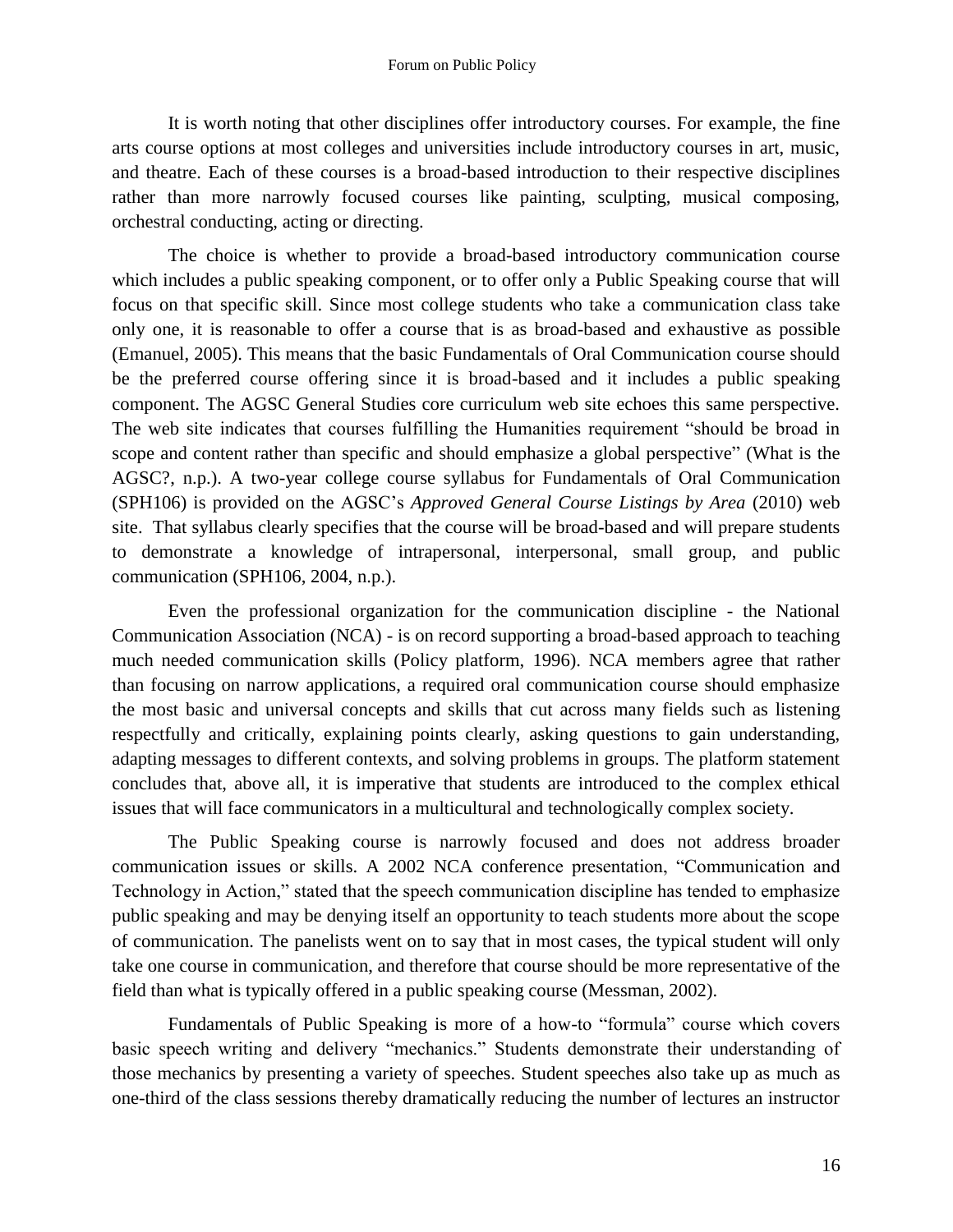has to prepare or present. Of the ten senior institutions in Alabama that offer bachelor's degree programs in speech or Communication Studies, only one offers a broad-based course.

### *Solution 3*

At the state level, the Alabama Department of Postsecondary Education could provide strong leadership by insisting on a broad-based oral communication course as part of their prescribed general education curriculum. Students taking a basic Fundamentals of Oral Communication course are exposed to a wide range of communication contexts and essential skills. Offering Public Speaking as the only required communication course would provide public speaking training at the exclusion of the other kinds of communication skills workers in business and industry continue to advocate.

Colleges need not malnourish their students when it comes to communication education. The Fundamentals of Oral Communication course is a well-balanced academic meal complete with the vital skills and concepts that can well serve today's students and tomorrow's leaders. It should be the main course.

# *Concern 4: An increasing number of college faculty who teach oral communication courses do not have a graduate degree in the discipline.*

Data from a nation-wide study of two-year colleges suggests that an alarming proportion of college faculty who teach oral communication courses do not have a graduate degree in the discipline (Engleberg et al., 2008). Nearly half (46%) of the nation's community colleges have full-time faculty teaching communication courses who do **not** have a graduate degree in the communication discipline. These faculty members teaching out of their discipline represent more than half the full-time communication faculty at their school. For the Southern region (which includes Alabama), 58% of full-time two-year college communication faculty do **not** have a degree in communication (Emanuel, 2008b). They have degrees in English (44%), theater (38%), and mass communication (19%), but not oral communication.

Teaching a Fundamentals of Oral Communication course requires a broad, deep understanding of the field of communication including its theory, research, and techniques. This course, which includes a public speaking component, is a much more challenging course to teach. It requires a well-trained communication professional to guide students through the various contexts and applications of communication. Oral communication education provides instruction and guidance to help students develop and improve their oral communication skills. The effective application of those skills is evidence of communication competence. Morreale, Osborn, and Pearson (2000), in their robust rationale for the centrality of the study of communication, state that "communication education is most appropriate and effective when it is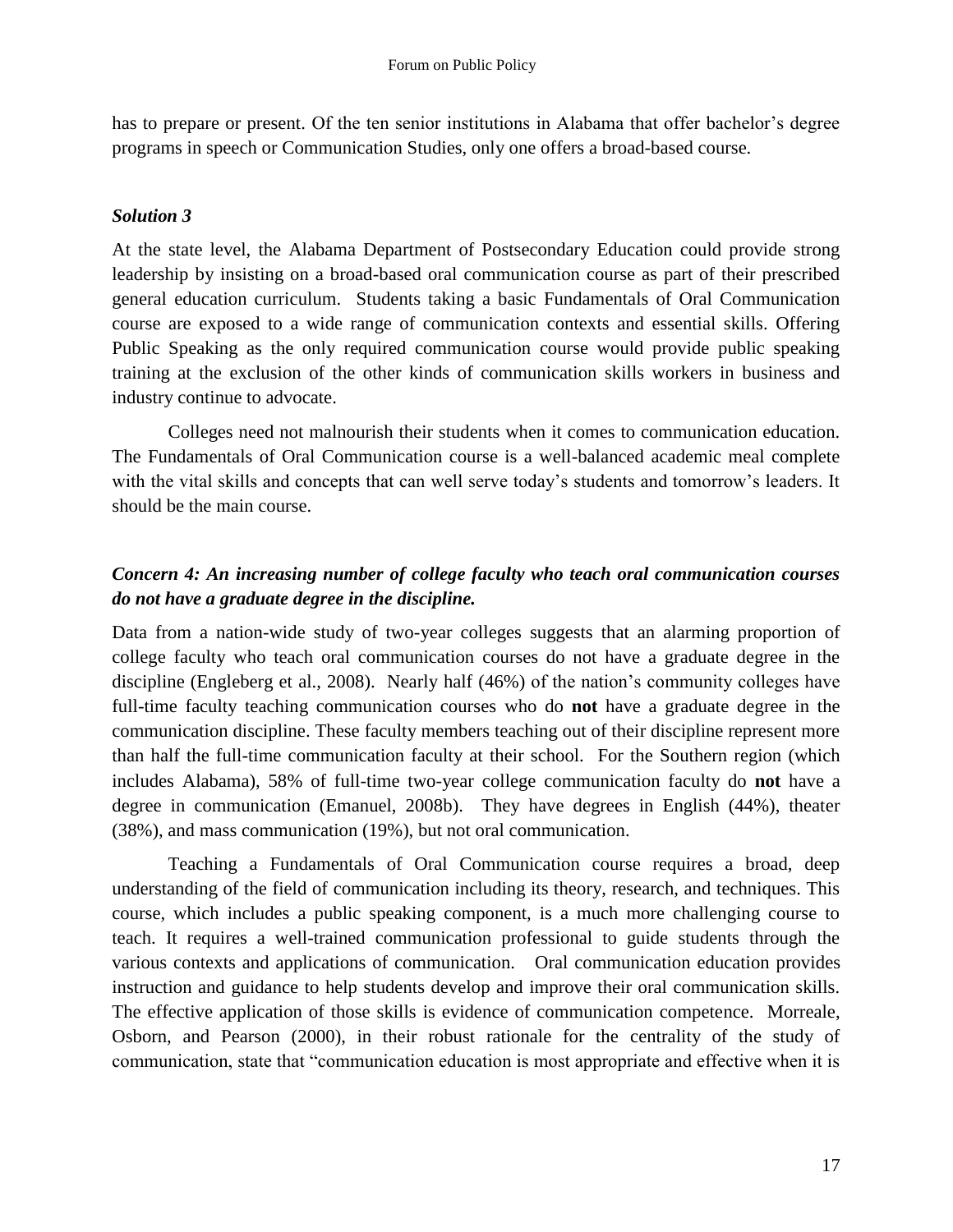taught by faculty trained in the discipline and in departments that are devoted to the study of communication"  $(p.23)$ .

The SACS *Faculty Credentials Guidelines* (2010), specifies that faculty who teach degree courses designed for transfer to a baccalaureate degree, or general education courses at the undergraduate level, or baccalaureate courses, must have earned "a doctor or master's degree in the teaching discipline or master's degree with a concentration in the teaching discipline (a minimum of 18 graduate semester hours in the teaching discipline)"  $($  $\parallel$ 1d). No other regional accrediting body specifies that 18 graduate semester hours in a discipline qualifies someone to teach that discipline. Since there is no demonstrable shortage of degreed people in the communication discipline, requiring only 18 graduate semester hours of some kind of communication-related courses unnecessarily diminishes faculty credentials standards when it comes to oral communication.

The Higher Learning Commission *Guidance on Determining Qualified Faculty* (n.d.) states that "faculty teaching in undergraduate programs should have completed a significant program of study in the discipline they will teach…with substantial coursework at least one level above that of courses being taught or developed" (p.1). In a very detailed *Faculty Credentials Operations Manual* (2008), Hillsborough Community College (Florida) affirms the fact that "both full-time and part-time faculty members are required to meet the standards set by SACS" (p.4). For each discipline/program, Hillsborough's manual specifies the minimum faculty requirements and qualifying fields. For Speech (oral communication), a faculty member must have an earned master's degree in speech or a master's degree with at least 18 graduate semester hours in any combination of the qualifying fields. The manual then specifies the qualifying fields as communications, oratory, and speech. Obviously absent from this list of qualifying fields is English and theater.

If English and/or theater were acceptable qualifying fields, then communication faculty would also be qualified to teach English and/or theater courses too. However, this is not happening, nor is it likely to happen. Ironically and inexplicably, however, English and theater faculty often teach oral communication classes. There is no question that English and theater and communication are separate disciplines. Each has their own professional associations, conventions, academic journals, lines of research, etc. Further, there is no shortage of fully qualified and properly credentialed communication graduates nationally, regionally, or in Alabama.

The National Center for Education Statistics survey of degrees in Communication from 1998-1999 shows that 6,650 graduate degrees in Communication were conferred in a single academic year. This figure includes degrees in general communication, advertising, journalism, broadcast journalism, public relations, organizational communication, and radio and television broadcasting. Examining only graduate degrees in communication studies, speech communication, and rhetoric, the National Center's survey shows the number of degrees conferred was 2,441 in 2006-2007 (Digest, 2007). Based on this data, there were enough people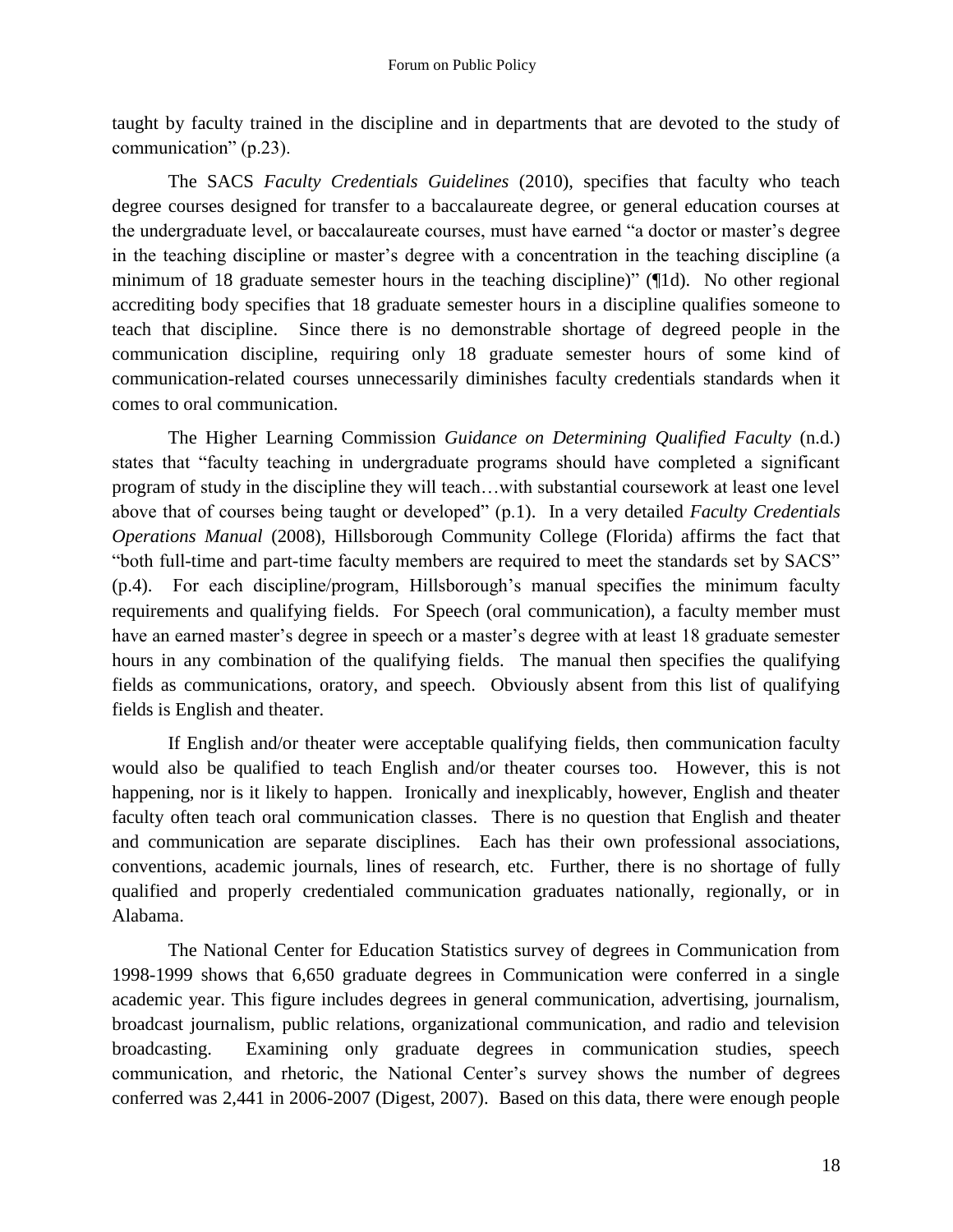who earned a graduate Communication degree in one year to fill at least one faculty position at every public two-year and four-year college  $(n \approx 1,699)$  in the United States!

No, there is no shortage of qualified and properly credentialed communication graduates. But some of those graduates who desire to teach oral communication courses at public colleges are not being hired because English graduates, theater graduates, speech-language pathology graduates, etc. are teaching the courses instead. Imagine the outcry that would be heard if an English composition course was listed as an oral communication course or taught by anything other than a fully qualified and properly credentialed English faculty member!

At some Alabama colleges, the communication discipline has been adopted! Alabama A&M and Jacksonville State both offer oral communication courses with an English course prefix. The implication is that if they are English courses, then faculty with a master's degree in English would be qualified to teach them. This is nothing less than academic dishonesty.

#### *Solution 4*

Whether or not a faculty member should have at least a master's degree in the teaching discipline can be addressed philosophically or realistically. Philosophically, one could argue that **any** person with particular skills may be able to effectively teach those skills whether they have a graduate degree or any degree at all. Realistically, accrediting agencies, institutions of higher learning and tradition all call for faculty members who have completed specific academic training with a certain number of courses in the teaching discipline. This is considered by the academic community and those it seeks to serve as reasonable, responsible and prudent.

On a regional level, SACS should follow the lead of the other regional accrediting agencies and delete the "18 graduate semester hours" language. Instead, SACS should reaffirm the value of a graduate degree in communication studies, speech communication, and/or rhetoric as the appropriate degree for those who teach college oral communication courses. Until then, the Alabama Department of Postsecondary Education should require all college faculty members to have at least a master's degree in the teaching discipline.

Like solutions 1 and 2, this is not a treatise in defense of the communication discipline; rather, it is a recommendation to follow the traditionally accepted pedagogical approach used in colleges and universities across the nation. Like other core skill sets, college students are best served by completing **at least one** core course taught by a properly credentialed faculty member. This is standard practice when it comes to writing and computational skills. And so it should be with oral communication skills.

#### *Conclusion*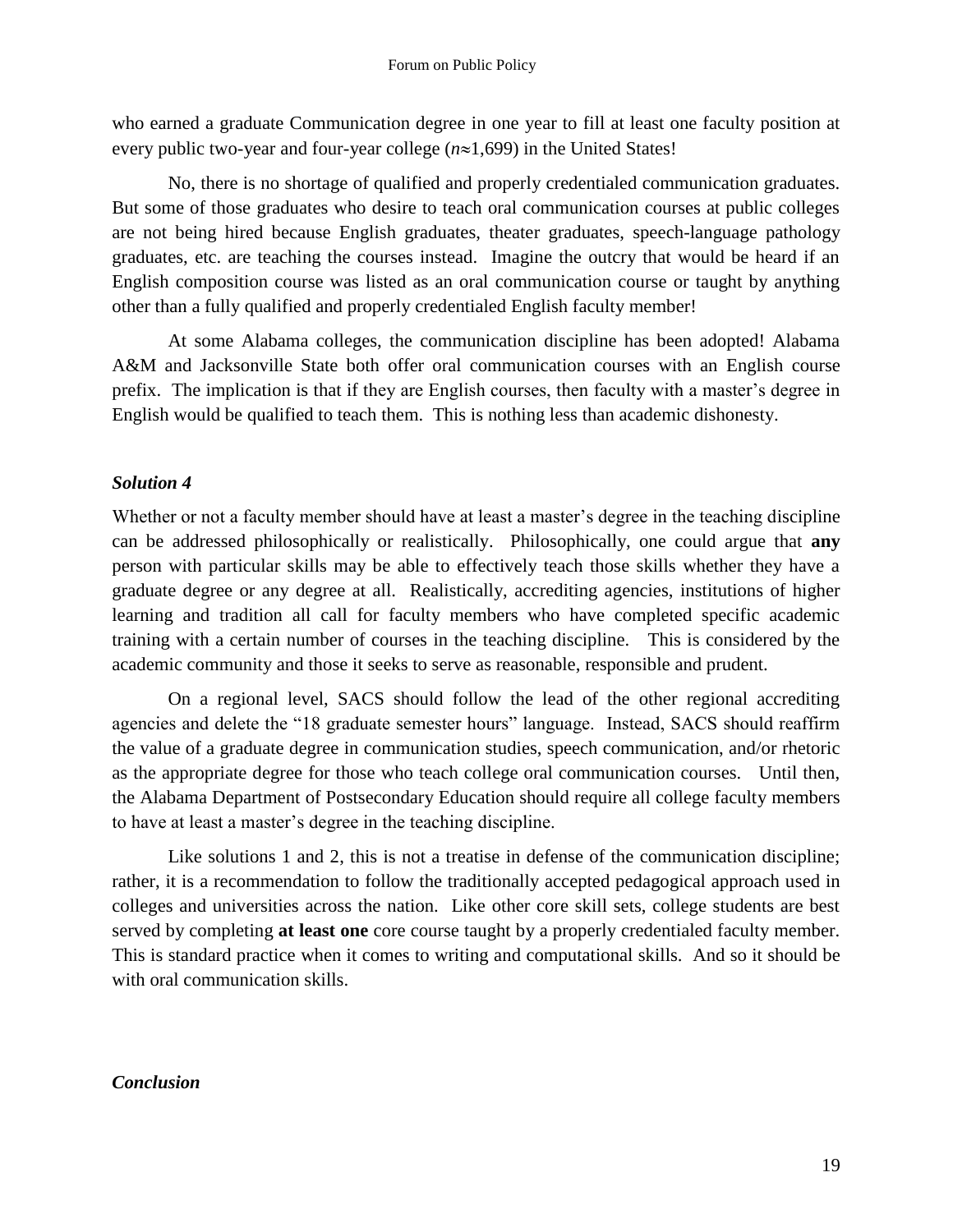Alabama has an opportunity to demonstrate a renewed commitment to academic integrity by moving forward with these recommended solutions. On a broader level, the National Communication Association (NCA) carries the primary responsibility for preserving, protecting, defending, and advocating the Communication discipline. Beyond simply drafting policy statements, the leadership of this nearly century-old professional organization can strongly urge accrediting agencies, college presidents and academic deans, communication departments, and decision-making that:

- (1) properly credentialed communication professionals should be hired to teach oral communication courses, and
- (2) a broad-based Fundamentals of Oral Communication course should be included in the general education curriculum if there is one.

Further, the NCA Basic Course Division and the Community College Section can partner to promote oral communication in college general education curricula of U.S. colleges. Studies like the national (Engleberg, et al., 2008) and regional (Community College Section, 2008) study of communication education in two-year colleges and the ongoing basic course survey (Morreale et al., 2006) of two-year and four-year colleges are helpful resources in this effort.

In the UK, the Office for Standards in Education (or equivalent agencies) should undergo an assessment of how best to provide university students with functional skills in oral communication. This effort would, in the long run, best serve the students, the universities, and the future of the UK.

The concerns outlined here point to the heart of how states and regions as well as individual institutions make decisions that affect communication education. These concerns expose a tendency among policy-makers, at times, to do the expedient at the expense of the important. The research continues to confirm that both oral and written communication skills are essential for success in contemporary society. The curricula and faculty at institutions of higher learning should reflect this truth.

#### **References**

*Approved AGSC General Course Listings by Area*. (2010). Two-year institutions. Retrieved, October 9, 2010. http://stars.troy.edu/stars/CRSLISTS/2yr-a.htm

*Auburn University General Education Outcomes – Oral Communication*. (2009). Office of Undergraduate Studies. Retrieved, October 12, 2009.

http://www.auburn.edu/academic/provost/undergrad\_studies/oral\_measures.html

- Becker, S. & Ekdom, L.R.V. (1980). That Forgotten Basic Skill: Oral Communication. *Iowa Journal of Speech Communication, 12*, 1-18.
- Buckley, M.H. (December 1992). Focus on Research: We listen a book a day; speak a book a week: Learning from Walter Loban. *Language Arts, 69,* 622-626.
- *Career Projections to 2005: Fastest Growing Careers*. (1995). U.S. Department of Labor Report. Chevy Chase, MD.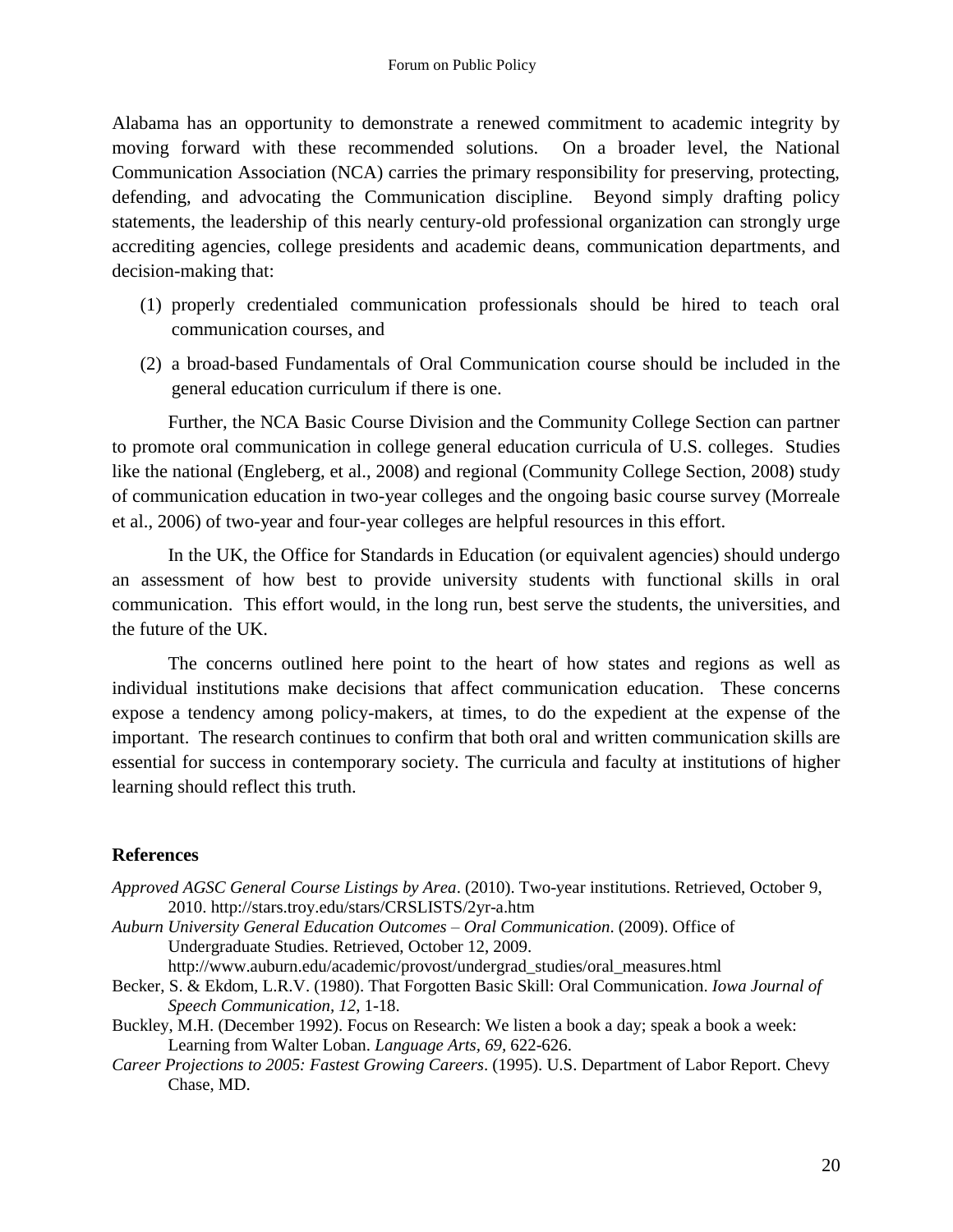- *Central Alabama Community College 2009-2011 Catalog*. Retrieved, February 7, 2010.http://www.cacc.edu/clientuploads/catalog/2010\_Catalog.pdf
- *College Learning for the New Century*. (2007).A report from the National Leadership Council for Liberal Education  $\&$  America's Promise, p.15. The complete text of the LEAP report is available online at www.aacu.org
- *Commission on Colleges*. (2009). Southern Association of Colleges and Schools. Retrieved,January 26, 2010. http://www.sacscoc.org/
- *Committee on Written and Spoken English: Final Report*. (1998, December 29). Washington University, St. Louis, MO. Retrieved, October 4, 2010. http://rescomp.wustl.edu/
- ~ucouncil/writtenspoken.html
- *Community College Section*. (2008). Regional Summaries. Retrieved, February 11, 2010. http://www.freewebs.com/communitycollege/nationalsurveyproject.htm
- Crawley, G., & Klomparens, K. (2000). *The 1997-98 MSU Ph.D. Alumni Survey*. Michigan State University, East Lansing, MI, 48824.
- Darling, A.L., & Dannels, D.P. (2003). Practicing Engineers Talk about the Importance of Talk: A Report on the Role of Oral Communication in the Workplace. *Communication Education*, *52* (1), 17-29.
- Diamond, R. (August 1997). Curriculum reform needed if students are to master core skills. *The Chronicle of Higher Education*, B7.
- *Digest of Education Statistics*. (2007). U.S. Department of Education, National Center for Education Statistics, Table 275, Bachelor's, master's, and doctor's degrees conferred by degree-granting institutions, by sex of student and discipline division: 2006-2007. Retrieved, November 20, 2009. http://nces.ed.gov/programs/digest/d07/tables/

dt07\_268.asp

- Emanuel, R. (2005). The case for Fundamentals of Oral Communication. *Community College Journal of Research and Practice, 29* (2), 153-162.
- Emanuel, R., Adams, J., Baker, K., Daufin, E.K., Ellington, C., Fitts, E., Himsel, J., Holladay, L. & Okeowo D. (2008a). How college students spend their time communicating. *International Journal of Listening, 22*(1), 13-28.
- Emanuel, R. (2008b). A regional analysis of communication education in U.S. community colleges. *American Communication Journal, 10*(4). Available online at http://www.acjournal.org/holdings/vol10/04\_Winter/
- Engleberg, I.N., Emanuel, R.C., Van Horn, T., & Bodary, D.L. (2008). Communication Education in U.S. Community Colleges. *Communication Education, 57*(2), 241-265.
- *Faculty Credentials Guidelines*. (2010). Southern Association of Colleges and Schools Commission on Colleges. Retrieved, January 26, 2010.
	- http://www.sacscoc.org/pdf/081705/faculty%20credentials.pdf
- *Faculty Credentials Operations Manual – 2008-2009.* (2008). Hillsborough Community College. Retrieved, October 6, 2010.
	- http://www.hccfl.edu/media/53041/faculty\_credentials\_manual\_0809.pdf
- *Fast Facts*. (2011). American Association of Community Colleges. Retrieved July 8, 2011. http://www.aacc.nche.edu/AboutCC/Documents/FactSheet2011.pdf
- Felder, R.M., Woods, D.R., Stice, J.E., & Rugarcia, A. (2000). The Future of Engineering Education II. Teaching Methods that work. *Chemical Engineering Education*, *34*(1), 26-39.
- *FIPSE grant database – Saint Olaf College*. (2000). Retrieved October 4, 2010. http://www.fipseaed.org/grantshow.cfm?grantNumber=P116B971551
- Fish, S. (August 24, 2009). What should colleges teach? *The New York Times Opinionator*. Retrieved, October 2, 2010. http://opinionator.blogs.nytimes.com/2009/08/24/what-should-colleges-teach/
- Friedland, E. (2004). Oral communication across the curriculum: What's a small college to do? Report of a collaborative pilot by theatre and education faculty. *Journal of General*
- *Education, 53*(3-4), 288-310.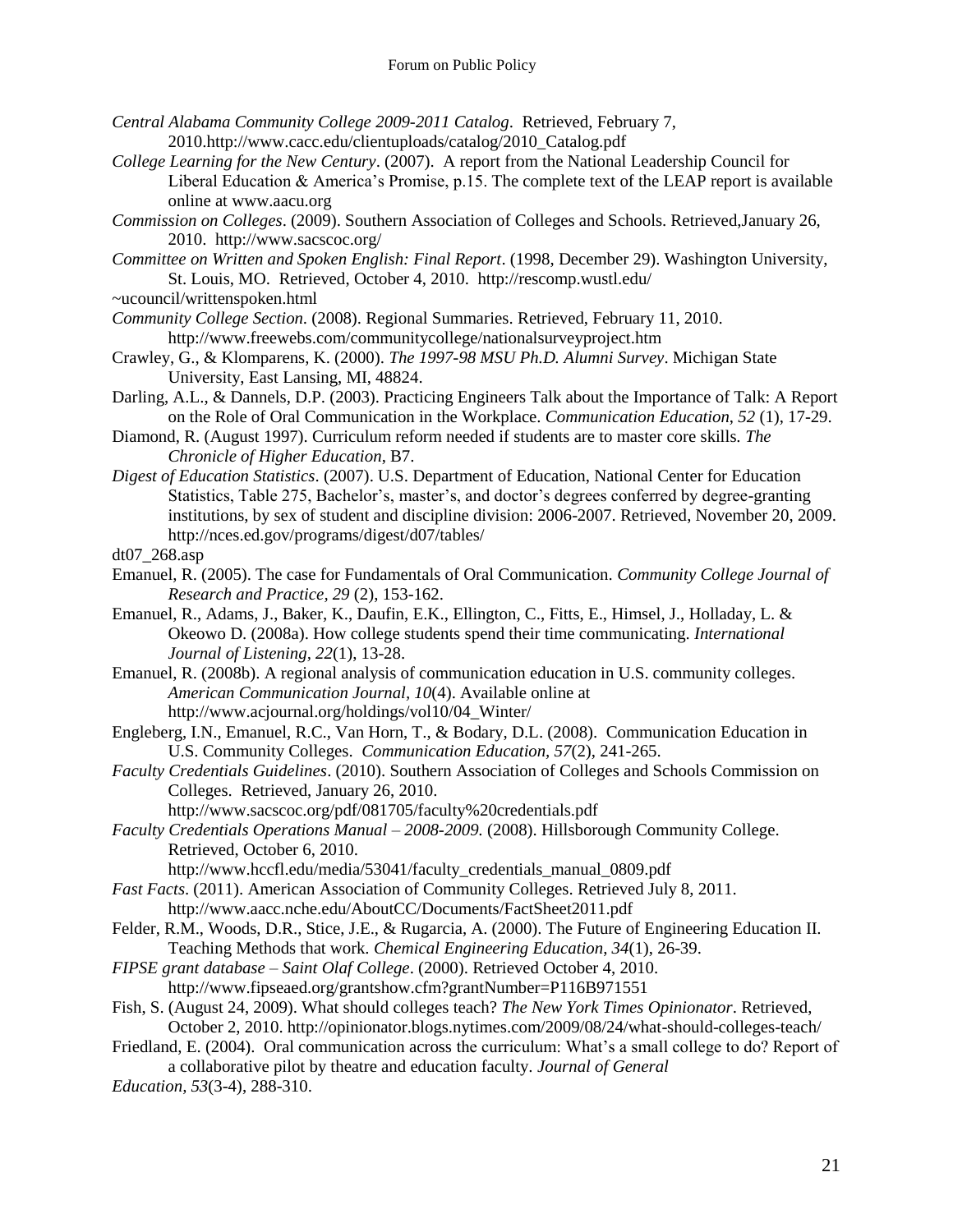- *Gadsden State Community College 2009-2010 Catalog and Student Handbook*. Retrieved, February 7, 2010. http://catalog.gadsdenstate.edu/content.php?catoid=1&navoid=46
- *Guidance on Determining Qualified Faculty* (n.d.) Higher Learning Commission. A Commission of the North Central Association of Colleges and Schools. Retrieved, October 4, 2010. http://www.ncahlc.org/download/FacultyQual.pdf
- *Graduates are not prepared to work in business*. (June 1997). *Association Trends*, 4.
- Harrell, T.W. & Harrell, M.S. (1984). *Stanford MBA Careers: A 20-Year Longitudinal Study*. Graduate School Business Research Paper, No. 723. Stanford, California.
- *Implementation of 14-19 reforms, including the introduction of Diplomas*. (August, 2009).
- National Standards for Information, Advice and Guidance. Office for Standards in Education. *Quality Standards for Young People's Information, Advice and Guidance*, DCSF, 2007. Retrieved, November 10, 2009. http://www.everychildmatters.gov.uk/resources-and-practice/IG00253/
- *Jefferson State Community College 2010-2011 Catalog*. Retrieved, September 24, 2010. http://www.jeffstateonline.com/Catalog/PDFs/201011JSCCCatalog.pdf
- Keating, N.L, Green, D.C., Kao, A.C., Gazmararian, J.A. (2002). How are patients' specific ambulatory care experiences related to trust, satisfaction, and considering changing physicians? *Journal of General Internal Medicine*, *17*(1), 29-39.
- *Lurleen B. Wallace Community College 2009-2010 Catalog*. Retrieved, February 7, 2010.http://www.lbwcc.edu/cms/Storage/Files/COLLEGE%20CATALOG%202009- 2010%20(2).pdf
- McCloskey, D.N. (1994). The neglected economics of talk. *Planning for Higher Education, 22*(4), 11-16.
- Messman, S. J. (November 2002). Communication and Technology in Action: Thoughtfully investigating the use of technology to enhance learning in the basic course. Panel presentation at the National Communication Association Convention, New Orleans, LA.
- Morreale, S., Hugenberg, L., & Worley, D. (2006). The Basic Communication Course at U.S. Colleges and Universities in the 21<sup>st</sup> Century: Study VII. *Communication Education*, 55(4), 415-437.
- Morreale, S.P., Osborn, M.M., & Pearson, J.C. (2000). Why communication is important: A rationale for the centrality of the study of communication. *Journal of the Association for Communication Administration, 29*, 1-25.
- Mosvick, R.K., & Nelson, R.B. (1996). *We've Got to Start Meeting Like This: A Guide to Successful Meeting Management*. Indianapolis, IN: Park Avenue.
- Murane, R. & Levy, F. (1996). *Teaching the New Basic Skills*. New York, NY: Free Press.
- Murphy, E. (1996). Developing student presentation skills. Different Approaches: Theory and Practice in Higher Education. Proceedings HERDSA Conference 1996. Perth, Western Australia, 8-12 July. Retrieved, November 10, 2010. http://www.herdsa.org.au/confs/1996/murphy.html
- *Objectives for ENG 1100*. (n.d.) Auburn University Department of English. Retrieved, August 3, 2009. http://media.cla.auburn.edu/english/cs/engl1100.cfm
- *Objectives for ENG 1120*. (n.d.). Auburn University Department of English. Retrieved, August 3, 2009. http://media.cla.auburn.edu/english/cs/engl1120.cfm
- *Patients consider dropping doctors who are poor communicators*. (January 2002). Center for the Advancement of Health. Retrieved, September 9, 2004.

http://www.eurekalert.org/pub\_releases/2002-01/cfta-pcd010702.php

- *Policy Platform Statement on the Role of Communication Courses in General Education*. (November 1996). Retrieved, September 10, 2004.
	- http://www.natcom.org/policies/External/GenComm.htm.
- *Principles of Accreditation*. (2010). Southern Association of Colleges and Schools Commission on Colleges. Retrieved, January 26, 2010.

http://www.sacscoc.org/pdf/2010principlesofacreditation.pdf

*Reinventing Undergraduate Education: Three Years After the Boyer Report*. (2001). Boyer Commission on Educating Undergraduates in the Research University. Menlo Park, CA: Carnegie Foundation for the Advancement of Teaching.